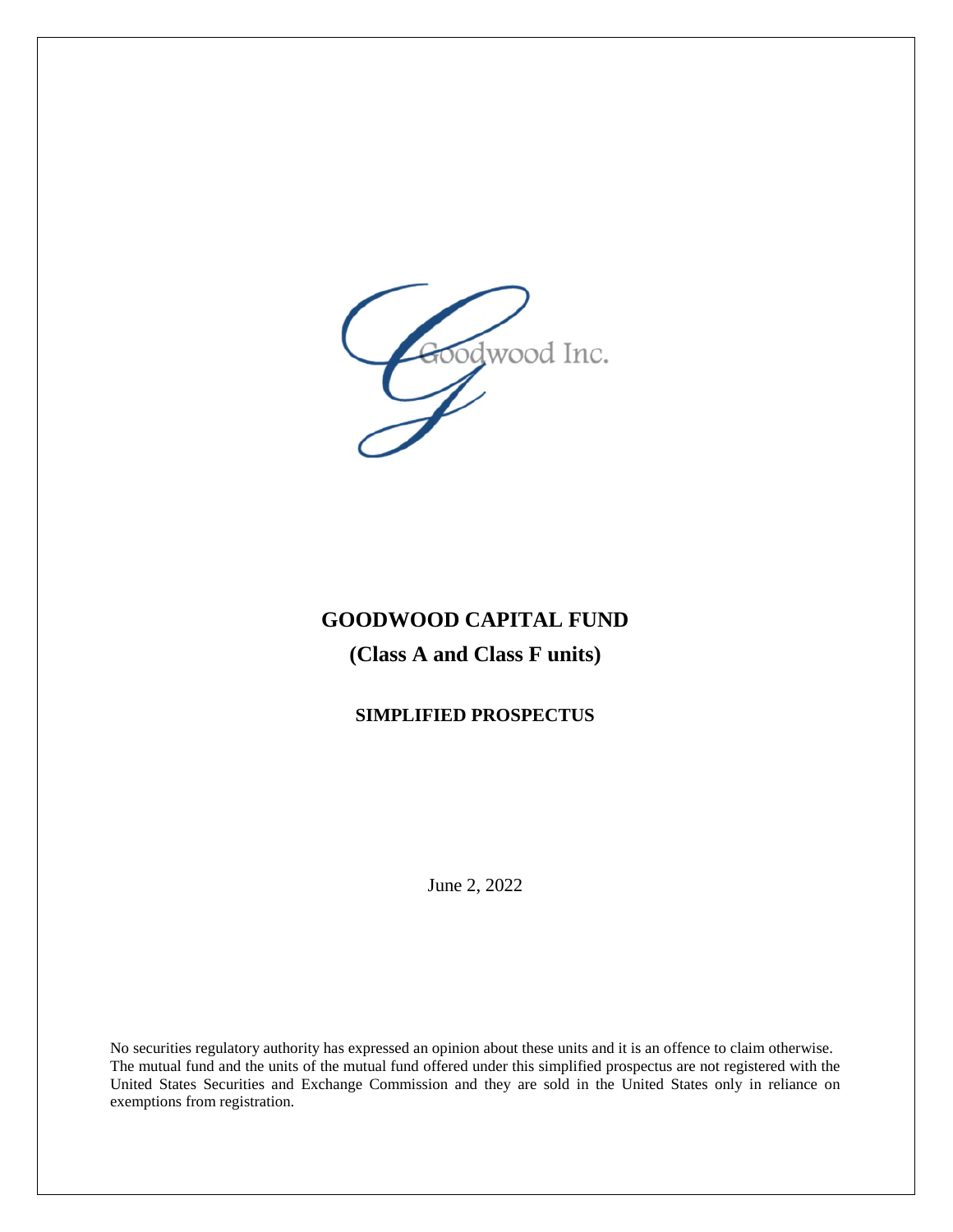## **TABLE OF CONTENTS**

| WHAT IS A MUTUAL FUND AND WHAT ARE THE RISKS OF INVESTING IN A MUTUAL |  |
|-----------------------------------------------------------------------|--|
|                                                                       |  |
|                                                                       |  |
|                                                                       |  |
|                                                                       |  |
|                                                                       |  |
|                                                                       |  |
|                                                                       |  |
|                                                                       |  |
|                                                                       |  |
|                                                                       |  |
|                                                                       |  |
|                                                                       |  |
|                                                                       |  |
|                                                                       |  |
|                                                                       |  |
|                                                                       |  |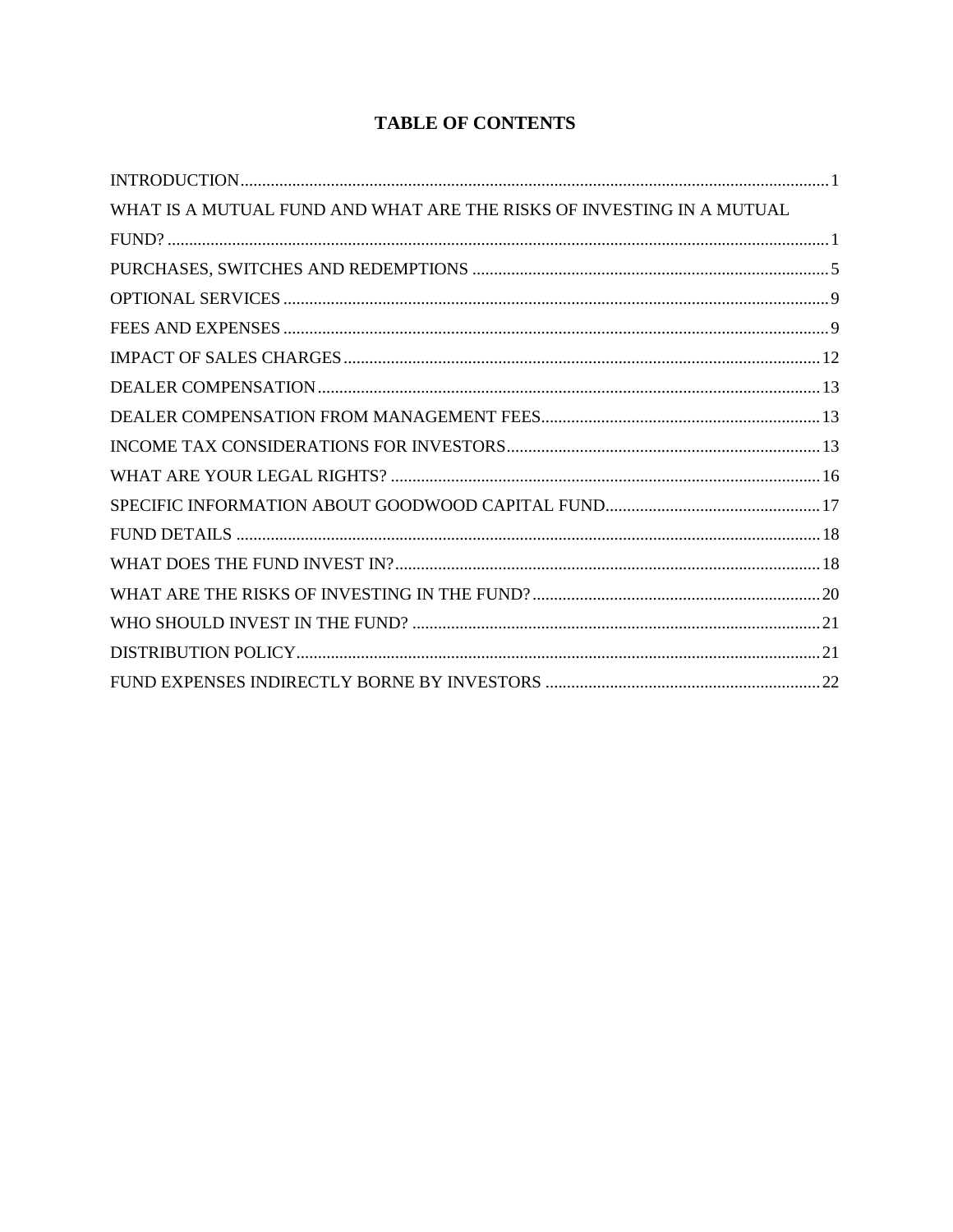## **INTRODUCTION**

In this document, "we", "us", "our" and the "Manager" refers to Goodwood Inc., the manager of Goodwood Capital Fund (the "Fund"). A reference to "you" in this document is a reference to anyone who invests in the Fund.

This Simplified Prospectus contains selected important information to help you make an informed investment decision and to help you understand your rights as an investor. It contains information about the Fund as well as the benefits and risks of investing in mutual funds generally. It also identifies the firms responsible for the management of the Fund. Please read this Simplified Prospectus carefully before you invest and keep it for future reference.

Additional information about the Fund is available in the Fund's Annual Information Form, the Fund's most recently filed Fund Facts, the most recently filed annual financial statements, any interim financial report of the Fund filed after those annual financial statements, the most recently filed annual management report of fund performance and any interim management report of fund performance filed after that annual management report of fund performance. These documents are incorporated by reference into this Simplified Prospectus, which means that they legally form part of this document, just as if they had been printed as part of this document.

You can obtain a copy of these documents, at your request, and at no cost by calling us at (416) 203-2022 or by contacting your dealer. You can also contact us by email at invest@goodwoodfunds.com. These documents and other information about the Fund are also available at www.sedar.com. Information about the Fund can be obtained on our website at www.goodwoodfunds.com.

## **WHAT IS A MUTUAL FUND AND WHAT ARE THE RISKS OF INVESTING IN A MUTUAL FUND?**

## **What is a Mutual Fund?**

A mutual fund is a type of investment vehicle that pools money from many investors with similar investment objectives in order to purchase stocks, bonds, money market instruments and other securities. The owners of units in a mutual fund share in the income and expenses of the mutual fund and the gains and losses from the mutual fund's investment portfolio, depending on the number of the units held.

An investment in a mutual fund gives you the opportunity to participate with other investors with similar investment objectives in a professionally managed investment portfolio. Professional investment advisers make the investment decisions for a fund in accordance with its investment objectives. Mutual funds also enable you to diversify your investment portfolio which is difficult for most individual investors to achieve.

#### **Classes of Units**

A mutual fund may issue units in one or more classes. An unlimited number of units of each class may be issued. For some purposes, such as calculating fees and expenses, a class of units may be dealt with separately from other classes of units of the fund. In addition, the money that you and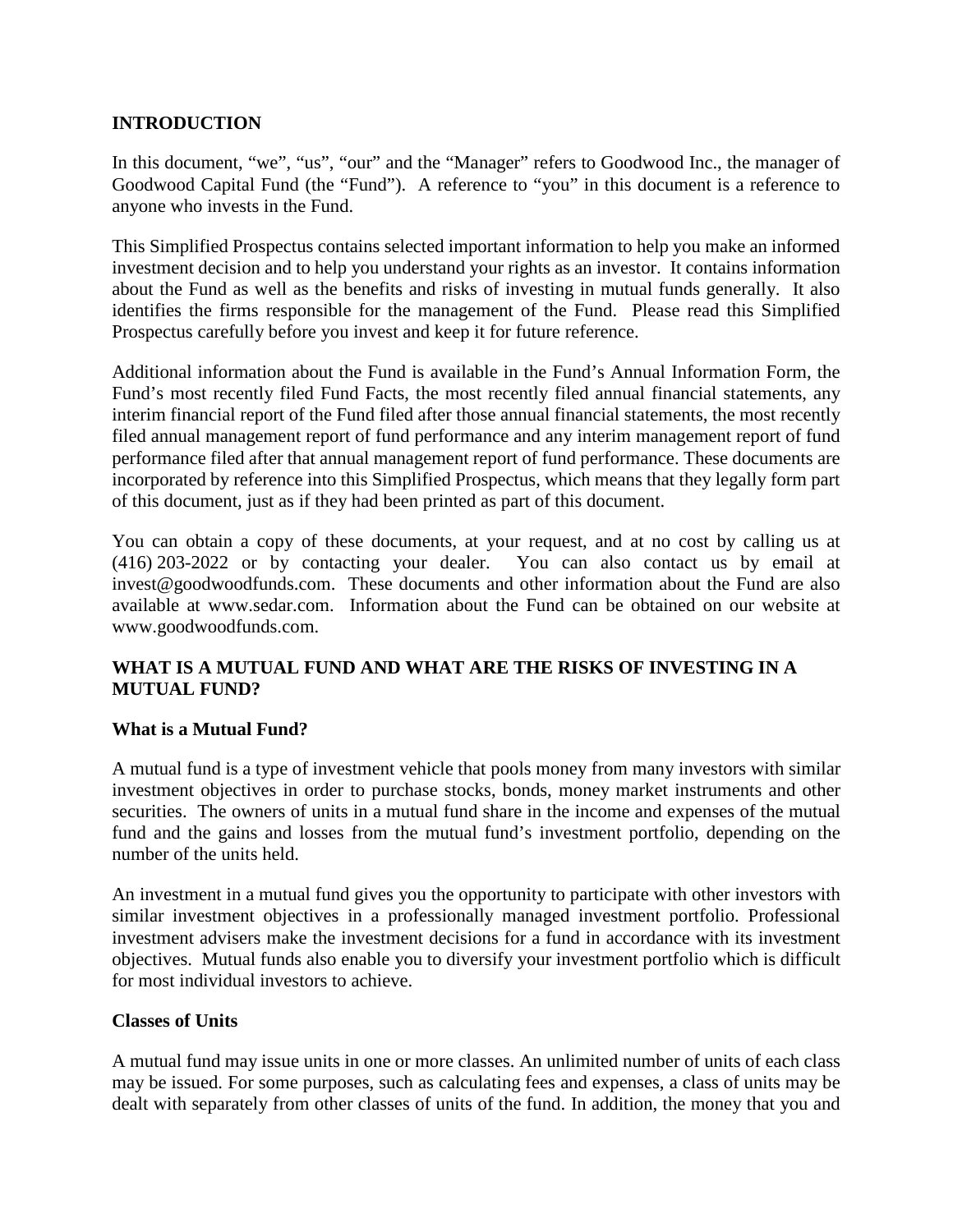other investors pay to purchase units of any class is tracked on a class-by-class basis in your fund's administration records. For other purposes, such as the investment activity of the portfolio of a fund, all classes of units of the fund are dealt with together.

Currently, the Fund has created two classes of units (the "Units"). The classes of the Fund derive their returns from a common pool of assets with a single investment objective and together constitute a single mutual fund.

See *Classes of Units* on page 5 of this Simplified Prospectus for more details on the different classes of Units available.

## **What are the Risks of Investing in a Mutual Fund?**

All mutual funds involve some level of investment risk. Simply put, investment risk is the possibility you will lose money or not make money on your investment. Generally, the higher an investment's anticipated return, the greater the risk you must be prepared to take.

Everybody has a different tolerance for risk. Some individuals are more conservative than others when making their investment decisions. It is important to take into account your own comfort with risk as well as the amount of risk suitable for your financial goals.

The full amount of your investment in the Fund is not guaranteed. Unlike bank accounts or guaranteed investment certificates, mutual fund units are not covered by the Canada Deposit Insurance Corporation or any other government deposit insurer.

Under exceptional circumstances, we may suspend redemptions. See "Purchases, Switches and Redemptions" below for more information.

Mutual funds own different types of investments - stocks, bonds, cash, and derivatives - depending upon their investment objectives. The value of these investments will change from day to day, reflecting changes in interest rates, economic conditions, and market and company news. As a result, the value of a mutual fund's units may go up and down, and the value of your investment in a mutual fund may be more or less when you redeem it than when you purchased it. Some of the risks associated with investing in mutual funds are listed below. However, the risks listed do not purport to be a complete list or explanation of all the risks or potential risks associated with an investment in Units of the Fund. Potential investors should read the entire Simplified Prospectus and consult with their legal and other professional advisers before investing in the Fund.

**Class Risk**: The Fund may be issued in more than one class of Units. Each class of a mutual fund has its own fees and expenses, which are tracked separately. If the mutual fund cannot pay the expenses of one class using that class's share of the mutual fund's assets, the mutual fund will have to pay those expenses out of the other class' share of the mutual fund's assets attributable to those classes. This could lower the investment return of the other classes.

**Concentration Risk:** A mutual fund that holds a large portion of its investments in certain sectors, specific regions or countries or in a single issuer or a relatively small number of securities is susceptible to higher volatility since the value of the fund's portfolio will vary more in response to changes in the market value of these sectors, regions, countries or securities.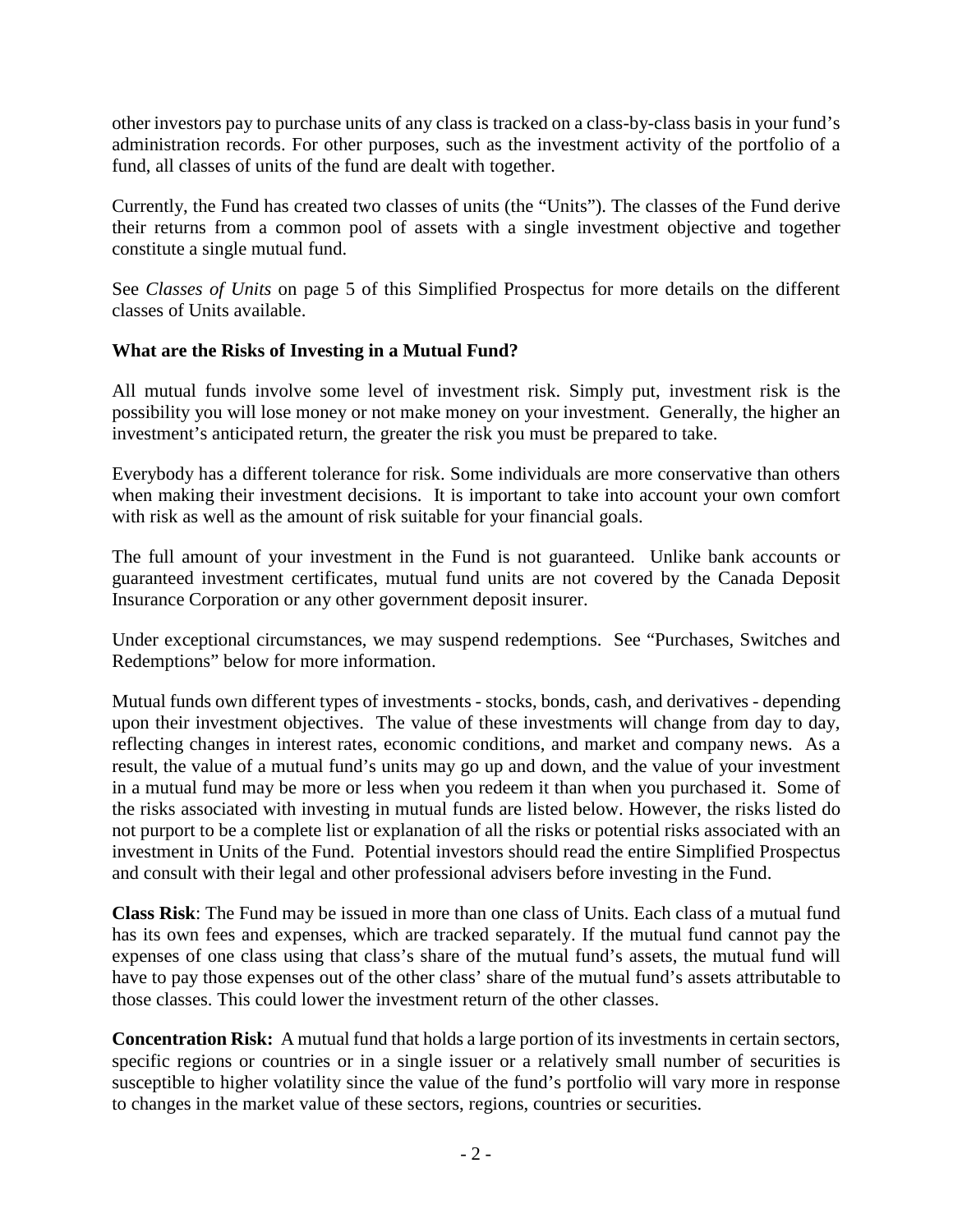**Credit Risk:** A mutual fund that invests in fixed-income securities or other evidences of indebtedness are subject to credit risk. Issuers of debt securities or other evidences of indebtedness promise to pay interest and repay a specified amount on the maturity date. Credit risk is the risk that such issuers will not pay that obligation. Credit risk is low among issuers that have good credit ratings from recognized credit rating agencies. The riskier fixed-income securities or other evidences of indebtedness (such as junk bonds or certain debt securities with equity-like total return) are those with a low credit rating or no credit rating at all. These instruments are subject to higher risk of default of the issuer and may be less liquid and carry the risk of bigger losses than higher-grade investments. However, these instruments usually offer higher interest rates to compensate for the increased risk.

**Currency Risk:** A mutual fund that values its assets and liabilities in Canadian dollars may invest a portion of its assets in foreign securities. The return from securities denominated in currency other than the Canadian dollar will be affected if the value of that currency goes up or down in relation to the Canadian dollar. If the value of that currency goes down, the return (measured in Canadian dollars) from the investment denominated in that currency will be negatively affected. This would have an impact on the value of the mutual fund.

**Cyber Security Risk:** As the use of technology has become more prevalent in the course of business, mutual funds have become potentially more susceptible to operational risks through breaches in cyber security. A breach in cyber security refers to both intentional and unintentional events that may cause a mutual fund to lose proprietary information, suffer data corruption or lose operational capacity. This in turn could cause the mutual fund to incur regulatory penalties, reputational damage, additional compliance costs associated with corrective measures and/or financial loss. Cyber security breaches may involve unauthorized access to a mutual fund's digital information systems (e.g., through "hacking" or malicious software coding), but may also result from outside attacks such as denial-of-service attacks (i.e., efforts to make network services unavailable to intended users). In addition, cyber security breaches of a mutual fund's manager or third party service providers (e.g., registrar and transfer agent and custodian) or issuers that a mutual fund invests in can also subject the mutual fund to many of the same risks associated with direct cyber security breaches. As with operational risk in general, the Manager has established risk management systems designed to reduce the risks associated with cyber security. However, there is no guarantee that such efforts will succeed, especially since the Manager does not directly control the cyber security systems of issuers or third party service providers.

**Equity Risk:** Companies issue equities, or stocks, to help finance their operations and future growth. A company's performance outlook, market activity and the larger economic picture influence its stock price. When the economy is expanding, the outlook for many companies will be positive and the value of their stocks would rise. The opposite is also true. The value of a mutual fund is affected by changes in the prices of the stocks it holds. The risks and potential rewards are usually greater for small companies, start-ups, resource companies and companies in emerging markets. Investments that are convertible into equity may also be subject to interest rate risk.

**Foreign Investment Risk:** A mutual fund that invests in securities of foreign issuers will be affected by world economic factors and in many cases by the value of the Canadian dollar as measured against foreign currencies. Information about foreign issuers may not be complete and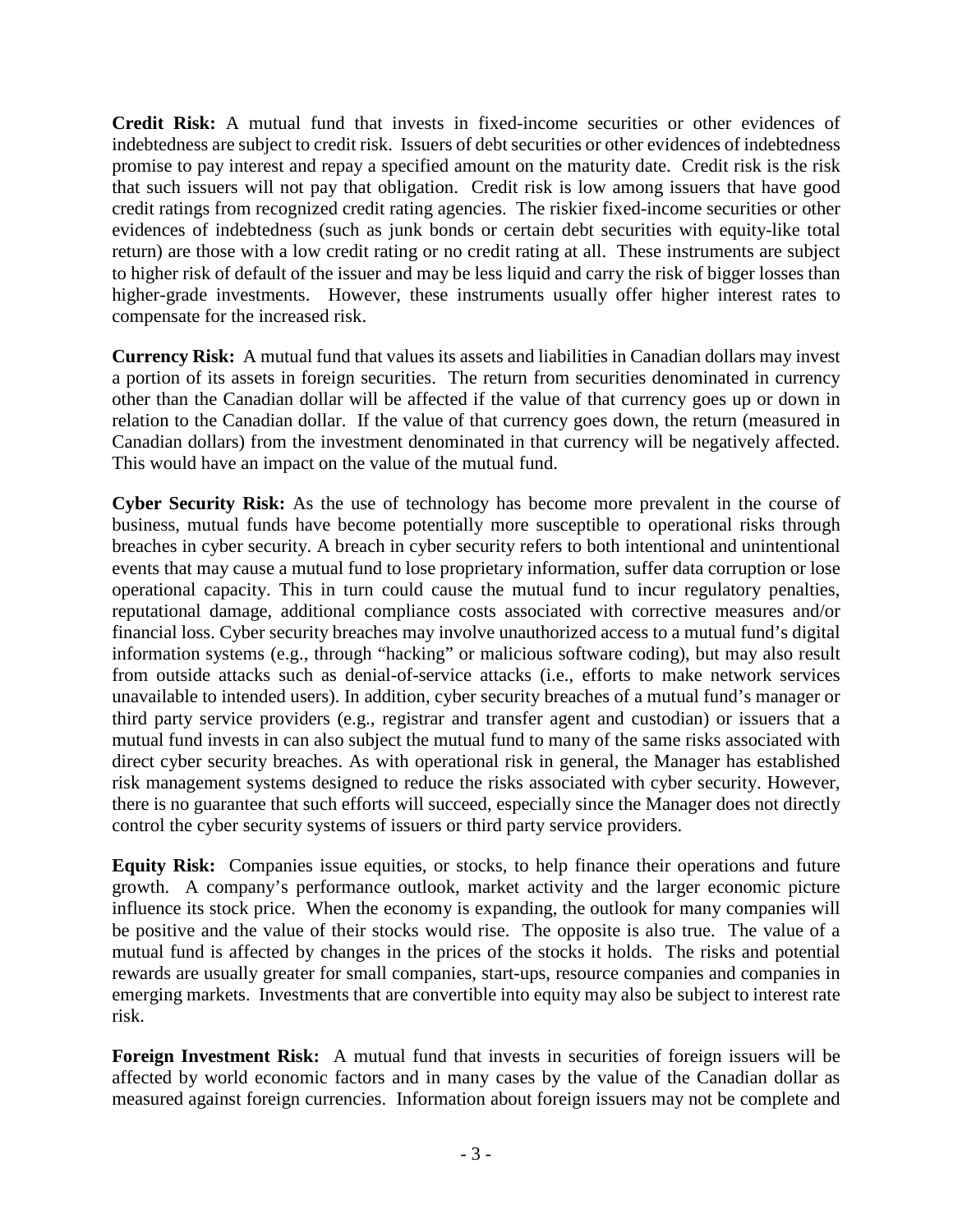may not be subject to the uniform and extensive accounting, auditing, financial reporting standards and practices and other disclosure requirements which apply in Canada and the United States. Some foreign securities markets may be volatile or lack liquidity and other global factors could also cause the value of a mutual fund that invests in such markets to fluctuate to a greater degree than if the fund limited its investments to Canadian securities.

**Interest Rate Risk:** As interest rates rise and fall, equity securities may be affected and the cost to companies which borrow money will go up and down accordingly. This cost may affect profitability and, therefore, the value of a company's securities. Furthermore, interest rates affect the value of fixed-income securities, including bonds, mortgages, treasury bills and commercial paper. The value of these securities will generally rise if interest rates fall and fall if interest rates rise. Therefore, the value of a mutual fund which invests in equity securities and/or fixed-income securities will change with fluctuating interest rates.

Liquidity Risk: Liquidity risk is the possibility that a mutual fund won't be able to sell its investments for cash when it needs to. The value of securities that are not regularly traded (less liquid) will generally be subject to greater fluctuations. A company's securities may be illiquid if:

- the company is not well known;
- there are few outstanding shares;
- there are few potential buyers; or
- they cannot be resold because of a promise or an agreement.

The value of a mutual fund that holds illiquid securities may rise and fall substantially because the mutual fund may not be able to sell the securities for the value that is used in calculating the net asset value of the mutual fund. There are restrictions on the amount of illiquid securities a mutual fund may hold.

**Market Risk:** The value of most securities, in particular equity securities, will change with market conditions. The value of the market will affect the value of a mutual fund's investments. The value of the market can vary with changes in the general economic, political, health, social, environmental and financial conditions in countries where the investments are based.

In addition to changes in the condition of markets generally, unexpected and unpredictable events such as war, a widespread health crisis or global pandemic, terrorism and related geopolitical risks may lead to increased market volatility in the short term and may have adverse more general longterm effects on world economies and markets, including U.S., Canadian and other economies and securities markets. These types of unexpected and unpredictable events could have a significant impact on a mutual fund and its investments and could also result in fluctuations in the value of a mutual fund.

**Small Company Risk:** A mutual fund may make investments in smaller capitalization companies. These investments are generally riskier than investments in larger companies for several reasons. Smaller companies are often relatively new and/or may not have an extensive track record. This may make it difficult for the market to place a proper value on these companies. Some of these companies may not have extensive financial resources and, as a result, may be unable to react to events in an optimal manner. In addition, stocks of smaller companies are sometimes less liquid,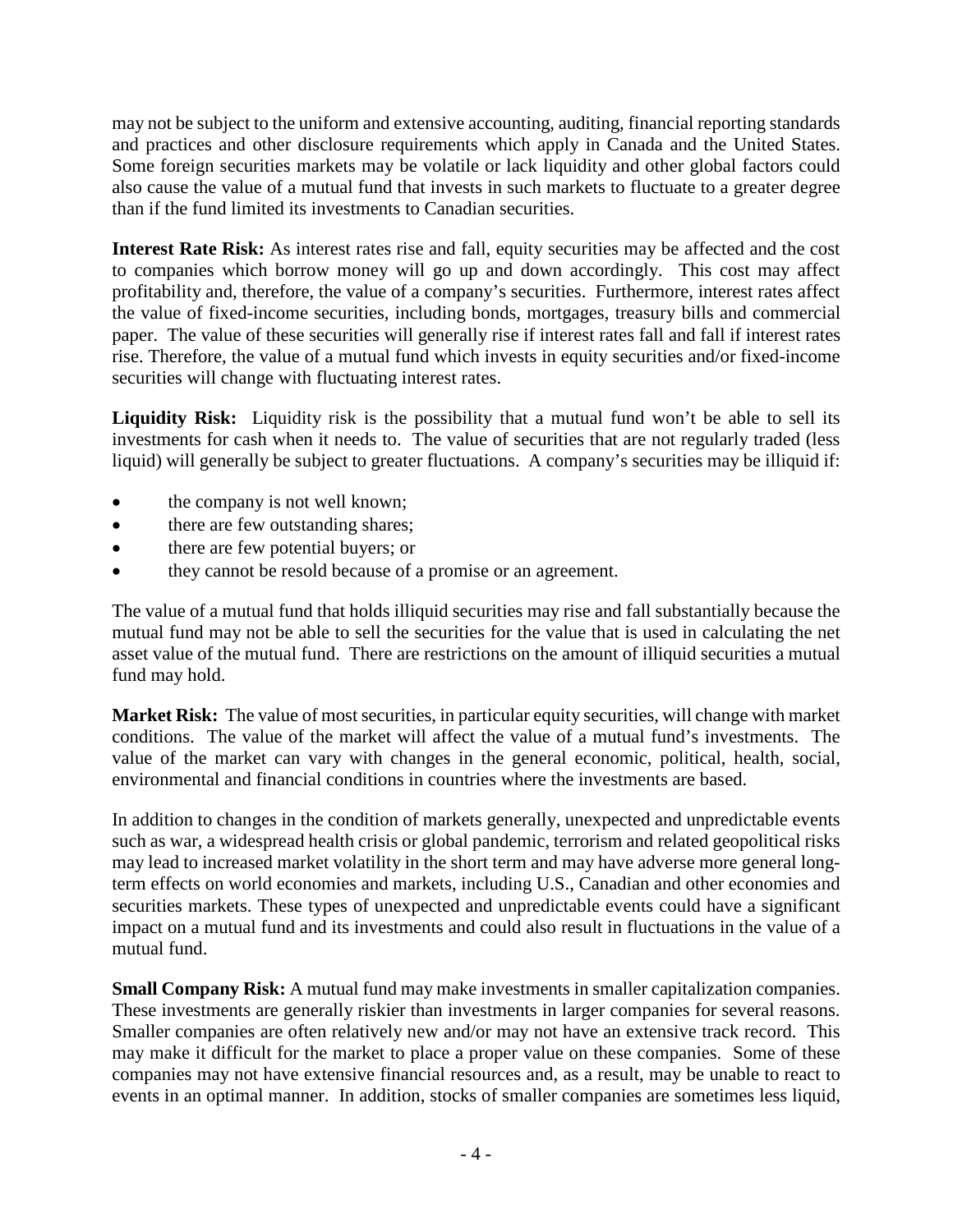meaning that there is less demand for such stocks in the marketplace at a price that is deemed fair by sellers.

**Specialization Risk:** A mutual fund that invests primarily in one industry or market capitalization range, or a mutual fund that uses a specific investment approach such as growth or value, may be more volatile than a less specialized investment fund, and will be strongly affected by the overall economic performance of the area of specialization in which the mutual fund invests. The mutual fund must continue to follow its investment objectives regardless of the economic performance of the area of specialization.

**Specific Issuer Risk:** With each investment, a mutual fund is subject to specific risks associated with the issuer of the securities regardless of general market conditions. A company may be unprofitable due to its management, its market share and other competitive forces.

**Tax Risk:** If the Fund experiences a "loss restriction event": (i) the Fund will be deemed to have a year-end for tax purposes, and (ii) the Fund will become subject to the loss restriction rules generally applicable to corporations that experience an acquisition of control, including a deemed realization of any unrealized capital losses and restrictions on their ability to carry forward losses. Generally, the Fund could be subject to a loss restriction event when a person becomes a "majorityinterest beneficiary" of the Fund, or a group of persons becomes a "majority-interest group of beneficiaries" of the Fund, as those terms are defined in the affiliated persons rules contained in the *Income Tax Act* (Canada) (the "Tax Act"), with appropriate modifications. Generally, a majority-interest beneficiary of the Fund will be a beneficiary who, together with the beneficial interests of persons and partnerships with whom the beneficiary is affiliated, has a fair market value that is greater than 50% of the fair market value of all interest in the income or capital, respectively, in the Fund.

## **PURCHASES, SWITCHES AND REDEMPTIONS**

## **Classes of Units**

The Fund may have an unlimited number of classes of Units and may issue an unlimited number of Units of each class.

Each class of Units is intended for different types of investors. Investors must meet eligibility criteria established by us from time to time in order to hold certain classes of Units of the Fund. If, at any time, you cease to be eligible to hold your class of the Fund, we may switch you to another class of Units of the Fund (including a class that may be created in the future).

## **Class A Units**

Units of the Fund that were issued and outstanding prior to June 10, 2016 were redesignated as Class A Units. The Fund continues to offer Class A Units. Class A Units are available to all investors, other than those investors who hold Class A Units with an order execution dealer or other account where their dealer does not make a suitability determination. Investors holding Class A Units through an order execution dealer or other account where the dealer does not make a suitability determination may have their Class A Units redesignated as Class F Units.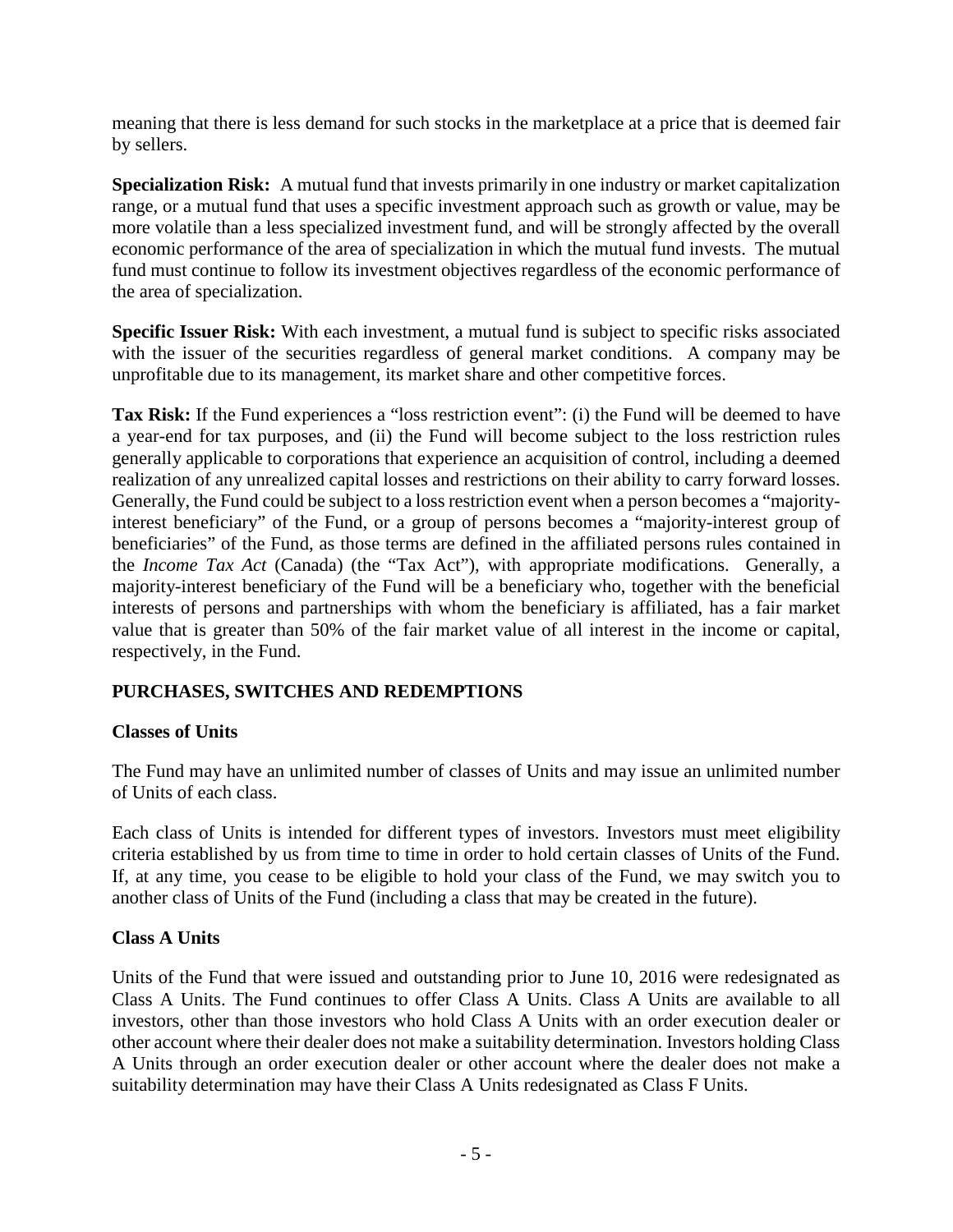## **Class F Units**

Class F Units are available to investors who have (i) a fee-based account with their dealer, or (ii) an account with an order execution dealer or other dealer who does not make a suitability determination, and in each case, whose dealer has signed an agreement with us. Instead of paying sales charges, investors buying Class F Units may pay fees to their dealer for investment advice and other services. We do not pay any commissions to dealers in respect of Class F Units, so we can charge a lower management fee.

If you cease to be eligible to hold Class F Units, we may switch you to Class A Units of the Fund.

## **How is the unit price determined for purchases and redemptions?**

The Fund is an open-ended mutual fund created under the laws of Ontario and is authorized to issue an unlimited number of classes of Units. The net asset value ("NAV") of the Fund is computed by deducting all expenses or liabilities of the Fund from the value of the assets of the Fund. All expenses or liabilities of the Fund are calculated on an accrual basis. The actual price that an investor will pay on the purchase of a Unit or which an investor will receive on the sale (redemption) of a Unit is based on the NAV per Unit of the applicable class, next determined after receipt of the order by the Fund. The NAV per Unit of a class is referred to in this Simplified Prospectus as the "Unit Value". Each class of Units of the Fund has a separate NAV ("class NAV"). In general, we calculate the class NAV by:

- Taking that class's proportionate share of the assets of the Fund; and
- Subtracting that class's expenses and its proportionate share of the Fund's common expenses.

The Unit Value of each class is calculated by dividing the class NAV by the total number of outstanding Units of that class.

The Unit Value of each class is determined by the Manager each Friday or, if a Friday is a Canadian holiday, then on the previous business day and on the last day of each month if such day is not a Friday, each such day being a "Valuation Date". The NAV of the Fund and Unit Value is determined and reported in Canadian dollars. The NAV of the Fund and Unit Value are available upon request, free of charge, by calling the Manager at 416-203-2022 or by sending an email to invest@goodwoodfunds.com. It is intended that the Unit Value will be listed in the financial section of most major newspapers in Canada.

## **How to Purchase Units**

Units of the Fund are offered on a continuous basis through registered dealers or brokers in each province and territory of Canada. Your dealer or broker may, in its sole discretion, charge you a sales commission of up to 5% of the Unit Value of the Units you purchase. Residents of the Provinces of Ontario, British Columbia, Alberta, Quebec and Nova Scotia can purchase Units directly from the Manager. No sales charge or commission is payable by you at the time of your purchase if you purchase Class A Units through the Manager. There are no sales charges for the purchase of Class F Units. However, Class F investors pay a separate fee to their dealer.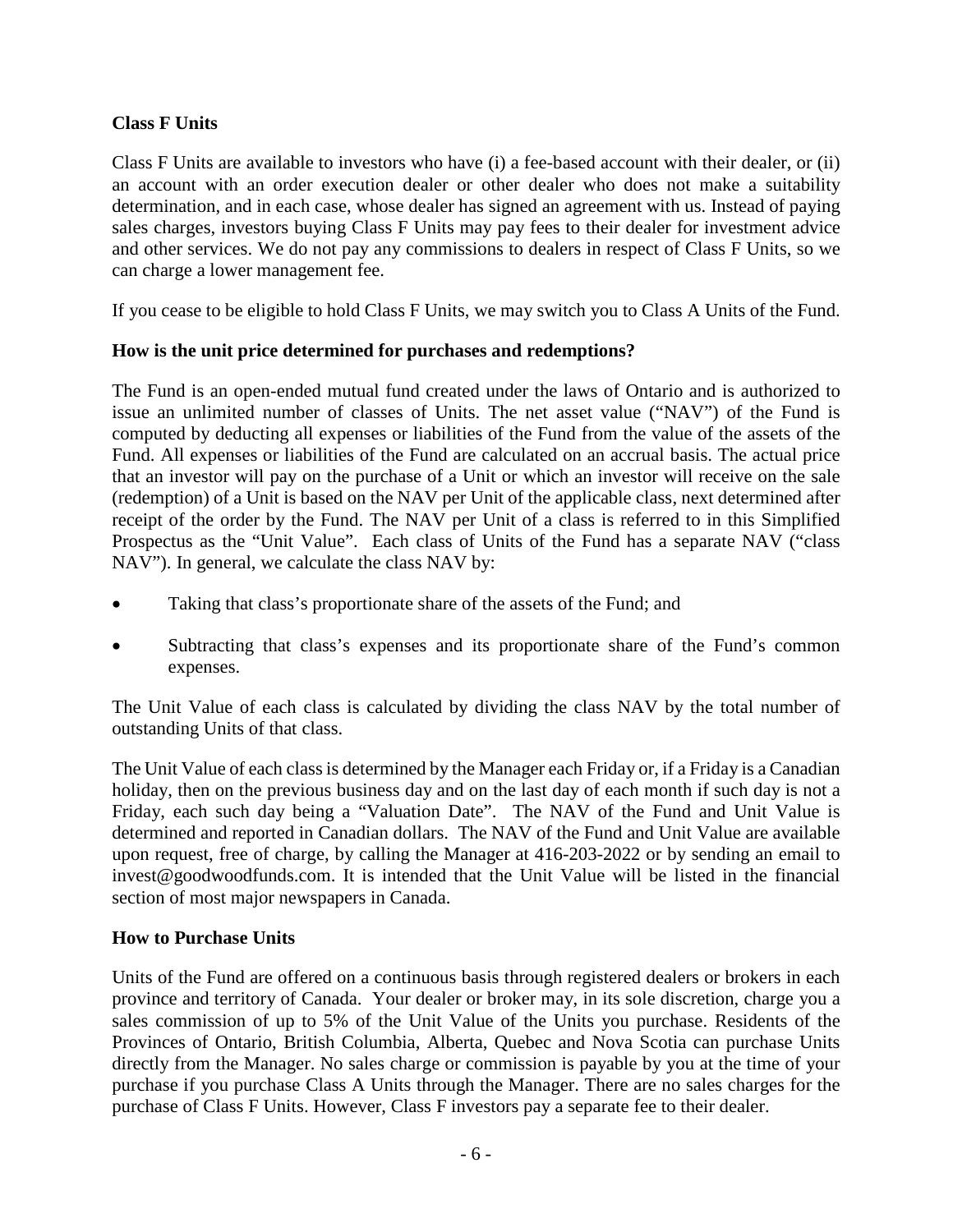The minimum initial investment in the Fund is \$5,000 (for subsequent purchases of Units the minimum investment is \$100). The minimum initial investment amount may be changed by the Manager from time to time in its sole discretion.

Buying or selling orders received at the principal office of the Manager prior to 4:00 p.m. (Toronto time) on any Valuation Date will be implemented at the Unit Value of the applicable class determined on such day and those which are received after 4:00 p.m. (Toronto time) on a Valuation Date, or on a day other than a Valuation Date, will be implemented at the Unit Value of the applicable class determined on the following Valuation Date. Buying or selling orders will be priced based on the Unit Value of the applicable class determined as of the close of business on the Valuation Date on which such orders are implemented.

The purchase price of all subscriptions must be made in a manner acceptable to the Manager. If we do not receive payment within two business days of processing your purchase order, we will redeem your Units on the next business day. If the proceeds are greater than the payment you owe, the Fund is required by securities regulation to keep the difference. If the proceeds are less than the payment you owe, your dealer will be required to pay the difference, and may wish to collect this amount plus the expenses of doing so from you. The Manager may in its discretion reject any order, but must make its decision within one business day of receipt by the Manager of the order. If an order is rejected, all money received with the order will be returned immediately to the subscriber without interest. The Fund will not accept any subscriptions during any period when the right of redemption of Units is suspended. See "How to Redeem Units" below.

## **How to Redeem Units**

You may request the Fund to redeem any or all of your Units at any time. The Unit Value of the applicable class determined on the Valuation Date following the receipt of a unitholder's request for redemption will be used to determine the proceeds from the redemption.

If the Manager does not receive all documentation needed to settle your redemption within ten business days after the Unit Value has been determined in respect of your redemption, the Manager is required under securities legislation to force settlement that day by assuming you have sent in a purchase order for the same number of Units. If the redemption proceeds are less than the purchase price, we will pay the Fund the difference and seek reimbursement from your dealer, together with any banking costs charged to the Fund. If the redemption proceeds are greater than the purchase price, the Fund will keep the difference.

Under exceptional circumstances, we may suspend redemptions and would be unable to process your redemption order on the day it is received. This would be most likely to occur either when (i) normal trading is suspended on a stock exchange in Canada or outside Canada upon which securities that make up more than 50% of the value or underlying exposure of the Fund's total assets are traded (and those securities are not traded on any other exchange that represents a reasonable alternative for the Fund); or (ii) with the consent of any securities commission or regulatory body having jurisdiction.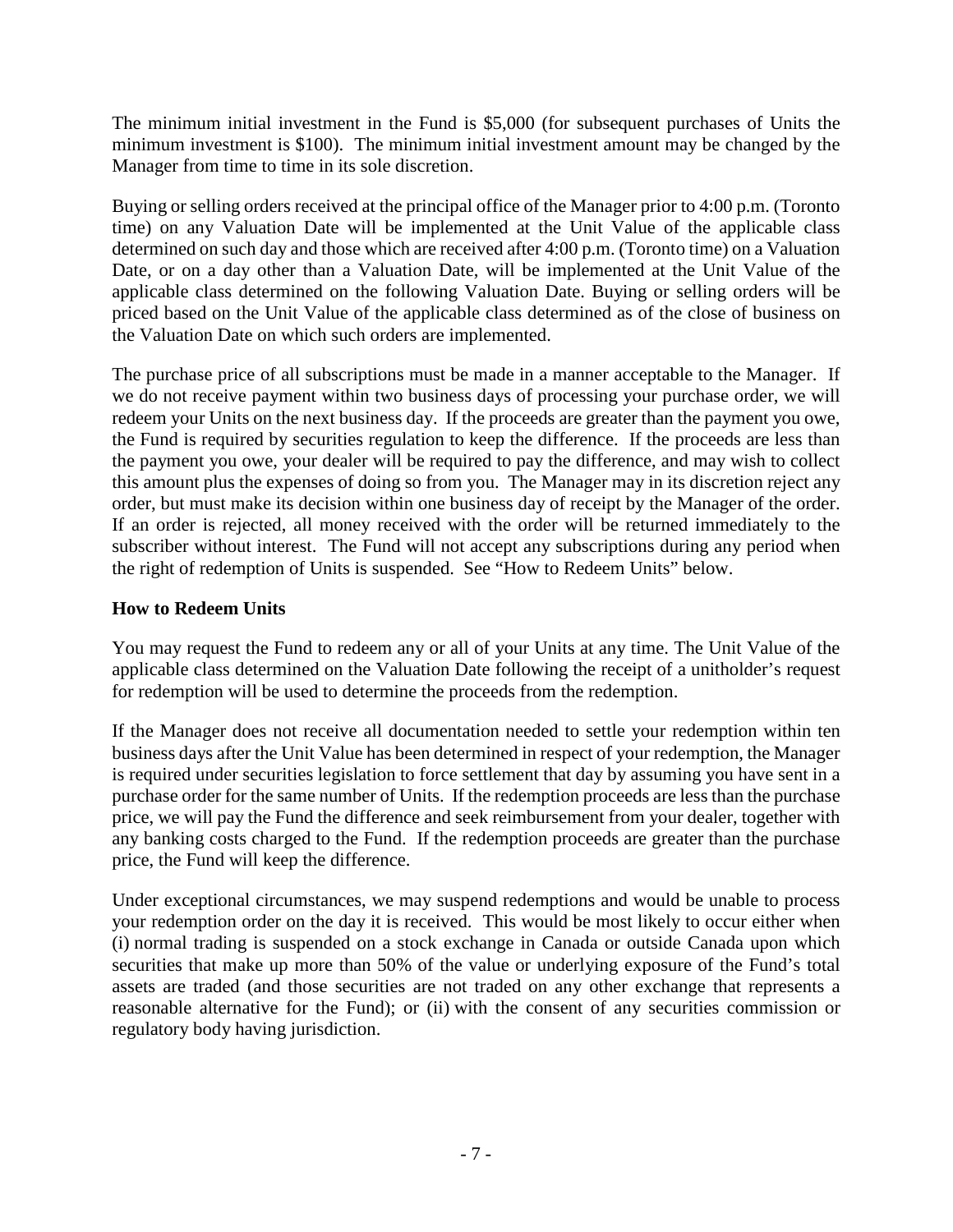#### **How to Switch Units**

You may switch your Class A Units of the Fund into Class F Units of the Fund if you are eligible to purchase Class F Units of the Fund. See "Class F Units" under "Purchases, Switches and Redemptions" on page 5. This switch is processed as a redesignation and is not considered to be a disposition of Units for tax purposes. You will not realize a capital gain or loss upon a redesignation unless Units are redeemed to pay any fees or charges. See "Income Tax Considerations for Investors" beginning on page 13.

A redesignation from one class of the Fund to another will likely result in a change in the number of Units of the Fund you hold since each class of the Fund generally has a different Unit Value. The aggregate NAV of your Units will not change as a result.

If you cease to be eligible to hold Class F Units, we may switch you to Class A Units of the Fund.

#### **Redemptions at the Option of the Fund**

If the aggregate Unit Value of the Units in your account declines below \$1,000, the Manager may, in its sole discretion, cause the redemption of all Units held by you after ten days' written notice, provided that you may, within the notice period, increase your investment in the Fund to a level which meets the minimum requirement.

#### **Short-Term Trading**

Short-term trading in Units of the Fund can have an adverse effect on the Fund. Such trading can increase brokerage and other administrative costs of the Fund and interfere with the Manager's long-term investment decisions for the Fund.

The Manager has adopted certain restrictions to deter short-term trading. For example, the Manager may restrict your purchases if you engage in such short-term trading. The Manager's restrictions also include charging a deduction of up to 2% of the Unit Value of the Units that are redeemed within 90 days of purchasing them. This deduction is retained by the Fund and will reduce the amount otherwise payable to you on the redemption. The short-term trading deduction will not be charged for redemption of Units: (i) acquired through automatic reinvestment of all distributions of net income or capital gains by the Fund; (ii) in connection with a failed settlement of a purchase of Units; or (iii) in the absolute discretion of the Manager.

For purposes of the short-term trading deduction, Units will be considered to be redeemed on a first-in first-out basis.

Despite these restrictions and the Manager's monitoring attempt to deter short-term trading, the Manager cannot ensure that such trading will be completely eliminated.

In the event of the termination of the Fund pursuant to the terms of the Amended and Restated Trust Agreement governing the Fund, all outstanding Units would be surrendered for redemption and a short-term trading deduction may be applicable if the Units so redeemed have been issued and outstanding for less than 90 days.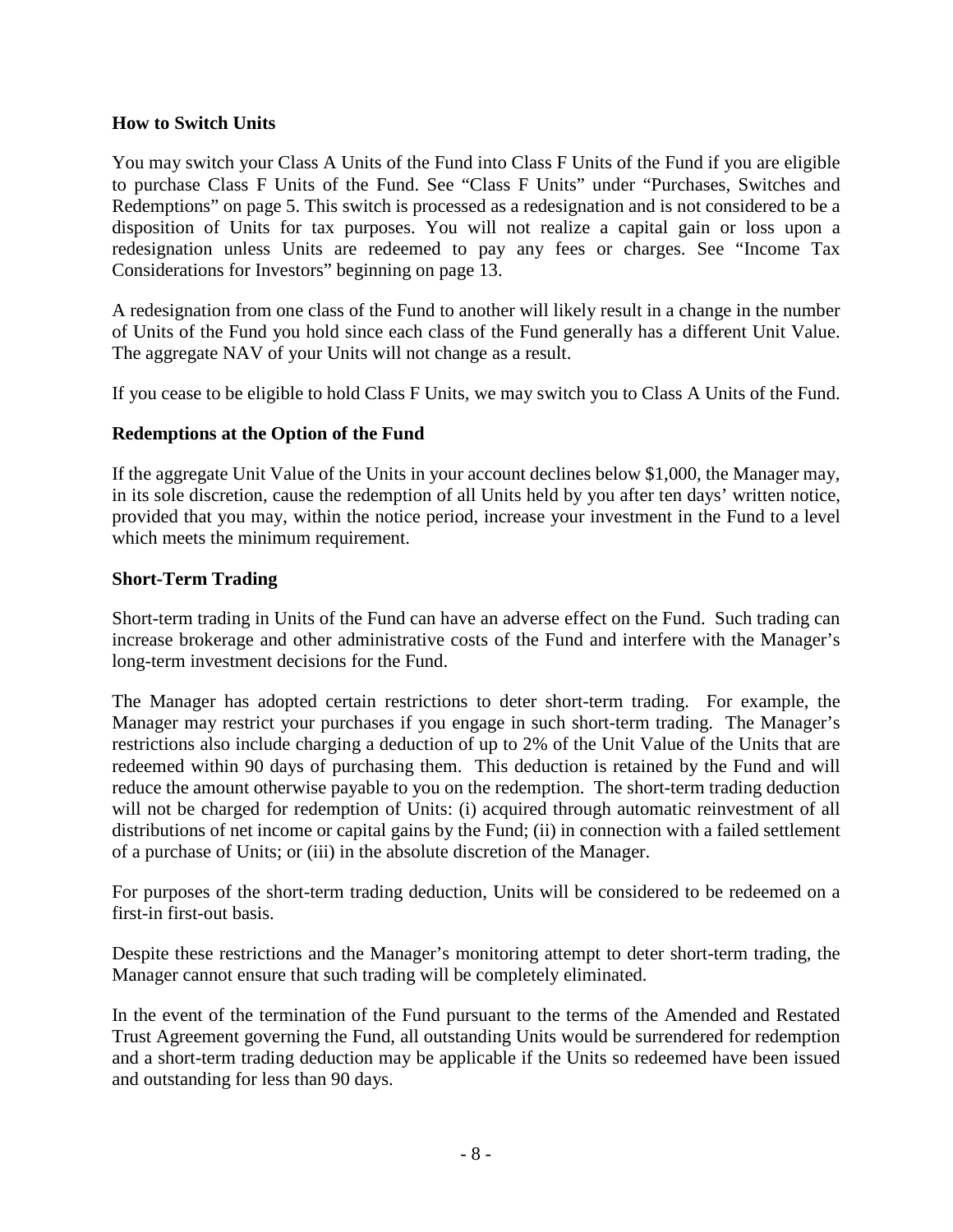Please see "Short-Term Trading Deduction" under "Fees and Expenses Payable Directly by You" on page 12.

## **OPTIONAL SERVICES**

The Manager has arranged for the following special services which are available to you without charge:

## **Pre-Authorized Payment Plan**

Under a pre-authorized payment plan, you can make automatic investments in the Fund in predetermined amounts (not less than \$100 monthly) made on a periodic basis. You may suspend or terminate such a plan on ten days' written notice. The minimum initial subscription amount is \$5,000.

## **Automatic Withdrawal Plan**

So long as you are not investing through a retirement savings plan, you will be permitted to establish an automatic withdrawal plan. Under our automatic withdrawal plan, you can indicate a regular amount of cash withdrawal (not less than \$100 monthly) to be made on a periodic basis. Withdrawals will be made by way of redemption of Units. It should be noted that if such withdrawals are in excess of distributions and net capital appreciation, they could result in encroachment on, or possible exhaustion of, your original capital. If you choose the automatic withdrawal plan, all distributions declared on Units held under such a plan will be reinvested into additional Units. To establish an automatic withdrawal plan in respect of the Fund, the aggregate Unit Value of the Units held in your account must be at least \$5,000. You may modify, suspend or terminate an automatic withdrawal plan on ten days' written notice.

## **Deferred Income Plans**

The Manager will assist you in establishing, through a licenced trust company, a registered retirement savings plan ("RRSP"), registered retirement income fund ("RRIF"), registered education savings plan ("RESP"), deferred profit sharing plan ("DPSP") or a tax-free savings account ("TFSA") registered under the Tax Act to invest in Units.

## **FEES AND EXPENSES**

This table lists the fees and expenses that you may have to pay if you invest in the Fund. You may have to pay some of these fees and expenses directly. The Fund may have to pay some of these fees and expenses, which will therefore reduce the value of your investment in the Fund. Your consent will be obtained if (i) the basis of the calculation of a fee or expense that is charged to the Fund, or directly to its unitholders by the Fund or by the Manager, is changed in a way that could result in an increase in charges to the Fund or to its unitholders; or (ii) a fee or expense to be charged to the Fund, or directly to its unitholders by the Fund or by the Manager, that could result in an increase in charges to the Fund or to its unitholders, is introduced. However, your consent will not be required if the fee is charged by a third party at arm's length to the Fund. In this case, you will be sent a written notice at least 60 days before the effective date of the change.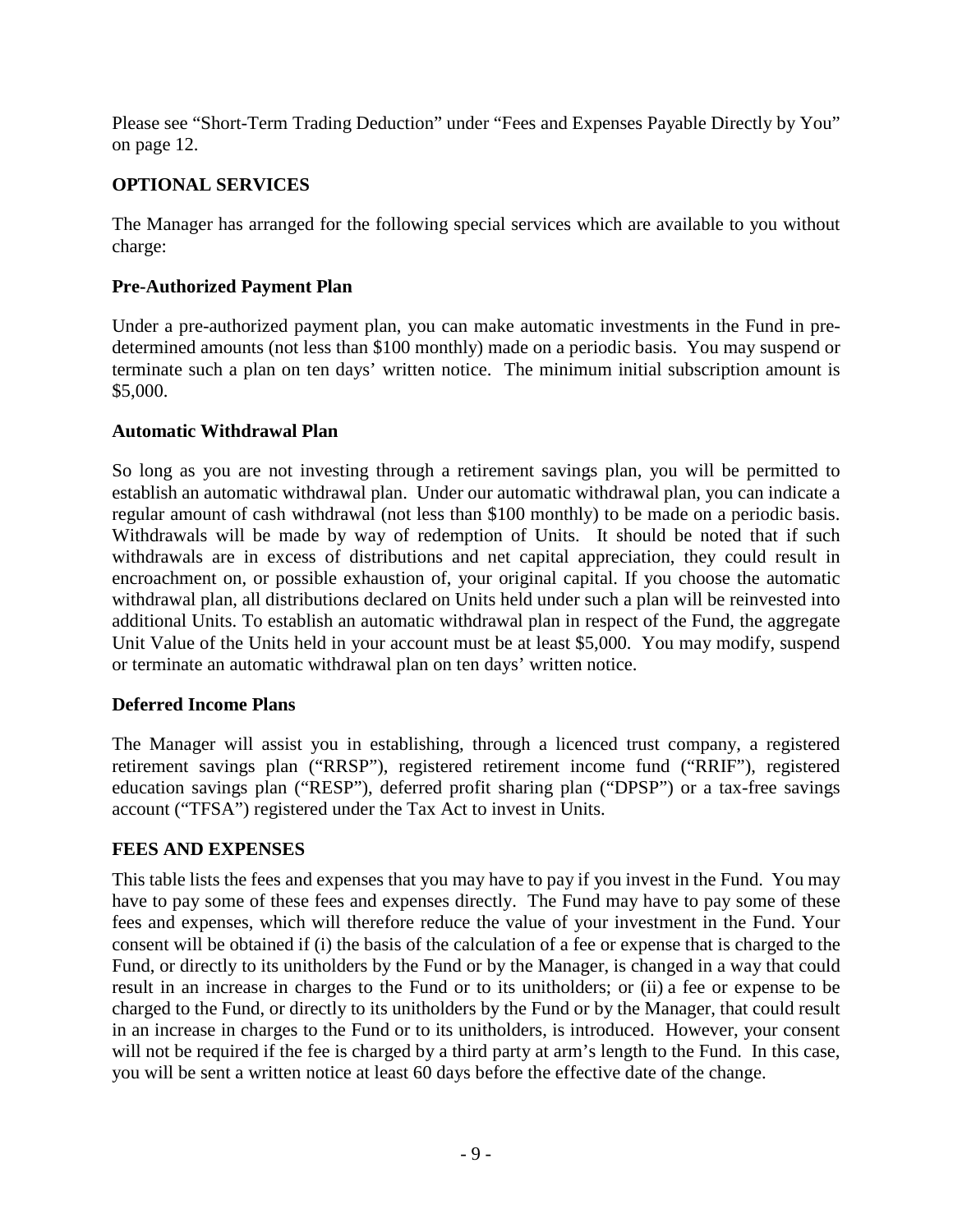| <b>Fees and Expenses Payable by the Fund</b> |                                                                                                                                                                                                                                                                                                                                                                                                                                                                                                                                                                                                                                                                                                                                                                                                                                                                       |  |
|----------------------------------------------|-----------------------------------------------------------------------------------------------------------------------------------------------------------------------------------------------------------------------------------------------------------------------------------------------------------------------------------------------------------------------------------------------------------------------------------------------------------------------------------------------------------------------------------------------------------------------------------------------------------------------------------------------------------------------------------------------------------------------------------------------------------------------------------------------------------------------------------------------------------------------|--|
| <b>Management Fees</b>                       | As compensation for the services provided by the Manager<br>to the Fund, the Manager is entitled to receive a<br>management fee from the Fund. The services provided by<br>the Manager to the Fund in exchange for the management<br>fee include, but are not limited to:                                                                                                                                                                                                                                                                                                                                                                                                                                                                                                                                                                                             |  |
|                                              | day-to-day management, supervision<br>and<br>administration of the Fund;<br>providing the Fund with administrative services<br>and facilities, including clerical, investment<br>research and statistical services;<br>providing portfolio<br>management<br>services,<br>including making all investment decisions with<br>respect to purchases and sales of the Fund's<br>property and for the necessary brokerage<br>arrangements and trade orders;<br>arranging for the marketing and distribution of<br>Units of the Fund;<br>accepting subscriptions for Units of the Fund and<br>processing redemptions of Units of the Fund;<br>making appropriate distributions to unitholders;<br>$\bullet$<br>establishing general matters of administrative and<br>managerial policy; and<br>executing documents on behalf of the Fund.                                    |  |
|                                              | The management fee for Class A Units of the Fund is<br>1.90% per annum and for Class F Units of the Fund is<br>0.90% per annum (in each case, before any applicable sales<br>tax). The management fee is calculated and payable on<br>each Valuation Date.                                                                                                                                                                                                                                                                                                                                                                                                                                                                                                                                                                                                            |  |
| <b>Operating Expenses</b>                    | The Fund pays for its own operating expenses. Operating<br>expenses include taxes, brokerage commissions in<br>connection with portfolio securities, regulatory expenses<br>including those related to the preparation and filing of the<br>Fund's offering documents, expenses related to meetings<br>of unitholders and all other unitholder servicing costs such<br>as those related to preparing and mailing reports to<br>unitholders, all other expenses related to the administration<br>and operation of the Fund including audit and legal fees,<br>trustee fees, fees and expenses of third party service<br>providers retained by the Manager to service the Fund by<br>providing custodial, accounting, administrative, consulting<br>or other professional services and all compensation, fees<br>and other expenses in connection with the creation and |  |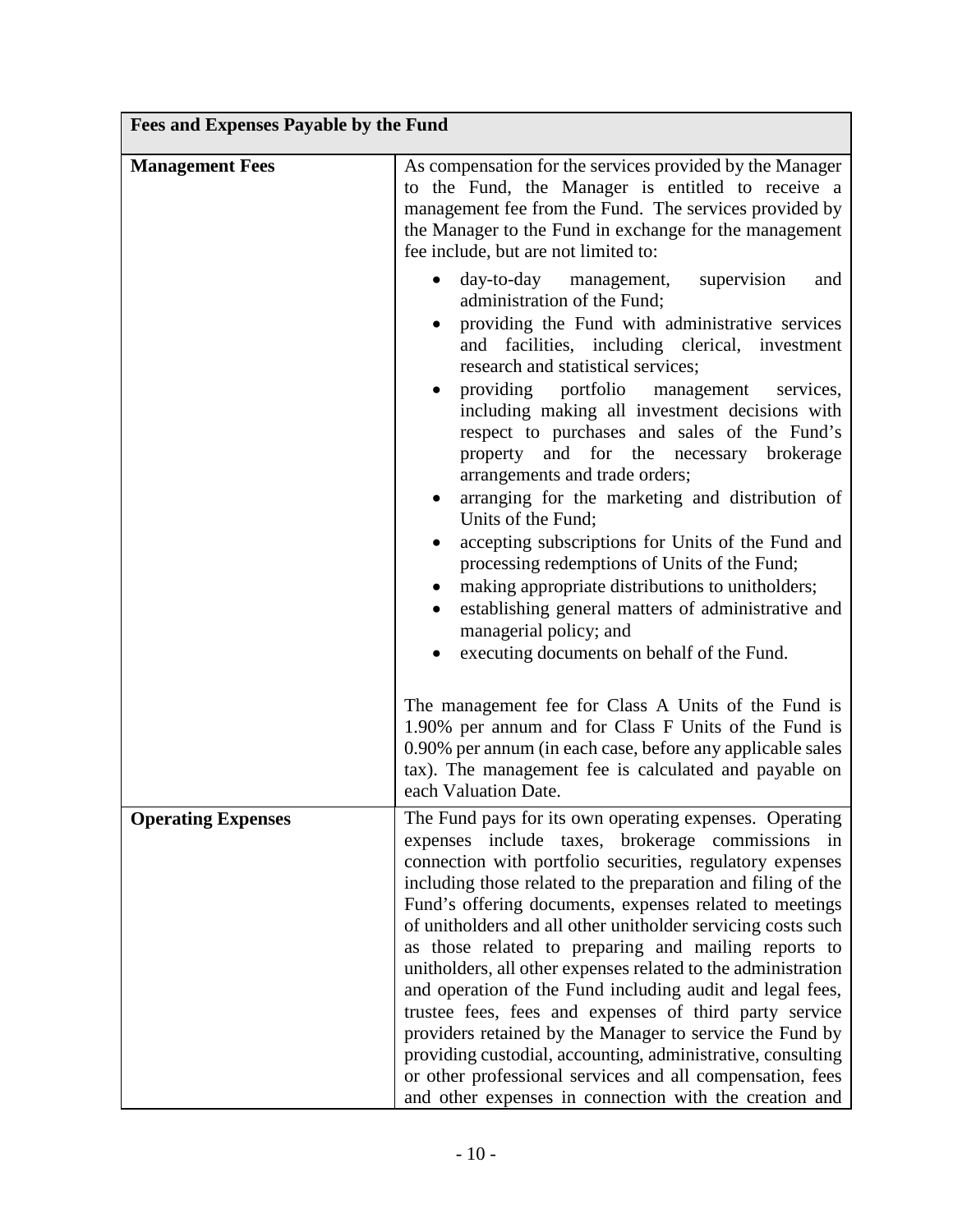| ongoing operations of the Fund's independent review<br>committee (the "IRC") including the costs of holding<br>meetings, insurance premiums for the IRC, and fees and<br>expenses of any advisor engaged by the IRC.                                                                                                                                                                                                                                                                                                                                                                                                                                                                                                                                                                                                                                                                                                                                                                              |
|---------------------------------------------------------------------------------------------------------------------------------------------------------------------------------------------------------------------------------------------------------------------------------------------------------------------------------------------------------------------------------------------------------------------------------------------------------------------------------------------------------------------------------------------------------------------------------------------------------------------------------------------------------------------------------------------------------------------------------------------------------------------------------------------------------------------------------------------------------------------------------------------------------------------------------------------------------------------------------------------------|
| Each IRC member receives compensation for the duties he<br>or she performs as an IRC member. Each IRC member is<br>also entitled to the reimbursement of all reasonable<br>expenses in connection with his or her duties as an IRC<br>member. The Chair is paid \$6,000 per annum (plus<br>applicable taxes) as compensation for his services. Each<br>member is paid an annual retainer in the amount of \$5,000<br>(plus applicable taxes) as compensation for his or her<br>services. For each IRC meeting that is in excess of four<br>during a calendar year, each IRC member, including the<br>Chair, is entitled to a per meeting fee of $$1,000$ (plus<br>applicable taxes). Compensation and reimbursements<br>made to each IRC member is allocated among the funds<br>managed by the Manager, including the Fund, and for<br>which the Manager has appointed the IRC to act as the<br>independent review committee, on a basis that is<br>considered fair and equitable by the Manager. |

| <b>Fees and Expenses Payable Directly by You</b> |                                                                                                                                                                                                                                                                                                                                                                  |  |
|--------------------------------------------------|------------------------------------------------------------------------------------------------------------------------------------------------------------------------------------------------------------------------------------------------------------------------------------------------------------------------------------------------------------------|--|
| <b>Sales Charges</b>                             | No sales charge or commission is payable by you at the<br>time of your purchase if you purchase Class A Units<br>through the Manager or Class F Units.                                                                                                                                                                                                           |  |
|                                                  | For Class A Units purchased through a dealer or a broker,<br>your dealer or broker may, in its sole discretion, charge you<br>a sales commission of up to 5% of the Unit Value of the<br>Units you purchase. This fee is deducted from the amount<br>you wish to invest at the time of purchase.                                                                 |  |
| <b>Investment Advisory Fee</b>                   | Investors in Class F Units may pay fees to their dealer for<br>investment advice and other services. Investors in Class F<br>Units do not pay sales charges and we do not pay any<br>commissions to dealers in respect of Class F Units.                                                                                                                         |  |
| <b>Redemption Fees</b>                           | No redemption fee is payable by you at the time of<br>redemption of Class A Units or Class F Units; however, the<br>Manager has the discretion to charge a short-term trading<br>deduction of up to 2% of the Unit Value of the Units being<br>redeemed, if such Units are redeemed within 90 days of<br>their purchase. This deduction is retained by the Fund. |  |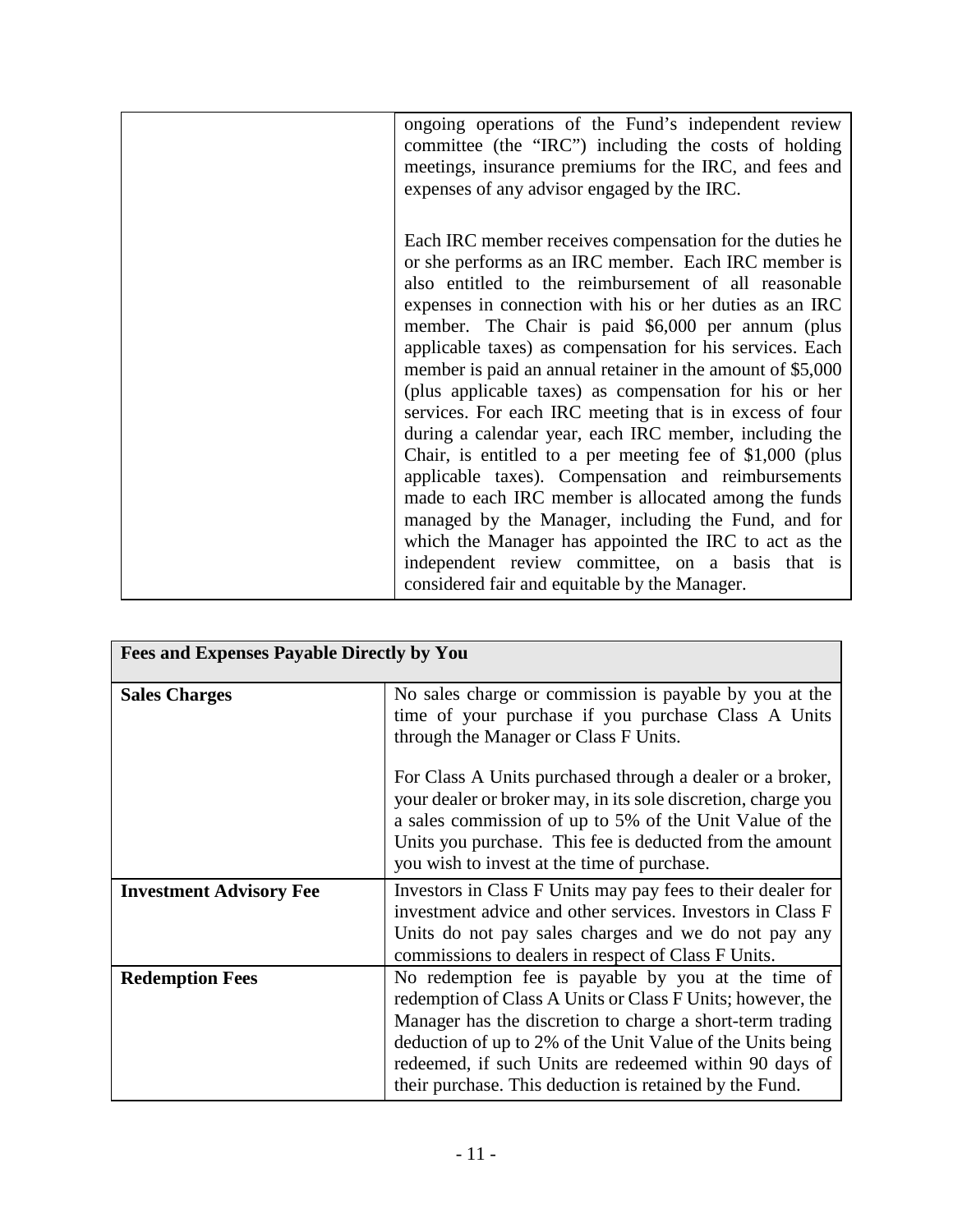| <b>Short-Term Trading Deduction</b> | There is a deduction of up to 2% of the Unit Value of the<br>Units redeemed for Units redeemed within 90 days of<br>purchase. The short-term trading deduction will not be<br>charged for redemption of Units: (i) acquired through<br>automatic reinvestment of all distributions of net income or<br>capital gains by the Fund; (ii) in connection with a failed<br>settlement of a purchase of Units; or (iii) in the absolute<br>discretion of the Manager. |
|-------------------------------------|-----------------------------------------------------------------------------------------------------------------------------------------------------------------------------------------------------------------------------------------------------------------------------------------------------------------------------------------------------------------------------------------------------------------------------------------------------------------|
| <b>Registered Tax Plan Fees</b>     | A fee may apply if you make a partial or full withdrawal<br>from a registered tax plan established by the Manager, or if<br>you transfer your registered tax plan established by the<br>Manager to another plan administrator. Please consult your<br>broker or dealer regarding this fee.                                                                                                                                                                      |
| <b>Other Fees and Expenses</b>      | <b>Pre-Authorized Payment Plan:</b><br>No fee.<br><b>Automatic Withdrawal Plan:</b><br>No fee.                                                                                                                                                                                                                                                                                                                                                                  |

## **IMPACT OF SALES CHARGES**

The following table shows the amount of fees that you would have to pay under the different purchase options available to you if you made an investment of \$1,000 in Class A Units of the Fund, if you held that investment for one, three, five or ten years and redeemed immediately before the end of that period.

The table assumes that you pay the maximum sales commission when making purchases through your broker or dealer. Short-term trading deductions may apply if Units are redeemed within 90 days of their purchase.

|                                      | At Time of<br>Purchase | 1 Year | 3 Years | 5 Years | 10 Years |
|--------------------------------------|------------------------|--------|---------|---------|----------|
| Purchase through<br>Goodwood Inc.    | \$0                    | \$0    | \$0     | \$0     | \$0      |
| Purchase through<br>broker or dealer | \$50                   | \$0    | \$0     | \$0     | \$0      |

There are no sales charges payable to your broker or dealer for the purchase of Class F Units; however, you pay a separate fee to your dealer.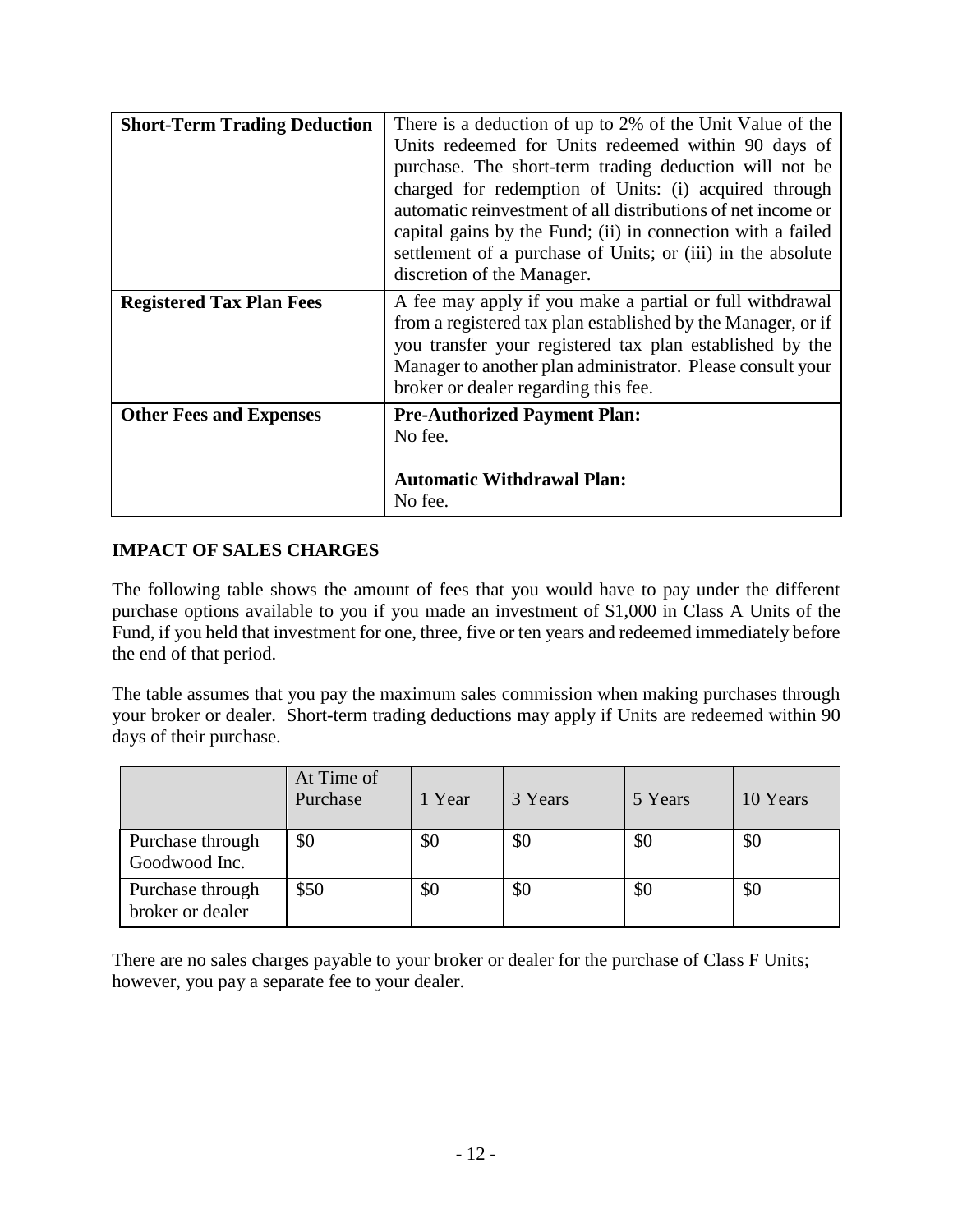## **DEALER COMPENSATION**

The following is a summary of the ways in which dealers who sell Units may be compensated.

| <b>Sales Incentives</b>              | The Manager may provide incentive programs to selling dealers or brokers<br>with respect to advertising and promotional expenses. The Manager will<br>comply with securities legislation governing mutual fund sales practices.<br>Sales incentives will be paid by the Manager, not by the Fund or its<br>unitholders.                                                                                                                                                                                                                                                                                                                                                                                                                                                                                                                                                                                                                                                                                                                                                                                                                                                                                                                                                                                                                                                                                             |
|--------------------------------------|---------------------------------------------------------------------------------------------------------------------------------------------------------------------------------------------------------------------------------------------------------------------------------------------------------------------------------------------------------------------------------------------------------------------------------------------------------------------------------------------------------------------------------------------------------------------------------------------------------------------------------------------------------------------------------------------------------------------------------------------------------------------------------------------------------------------------------------------------------------------------------------------------------------------------------------------------------------------------------------------------------------------------------------------------------------------------------------------------------------------------------------------------------------------------------------------------------------------------------------------------------------------------------------------------------------------------------------------------------------------------------------------------------------------|
| <b>Trailer</b><br><b>Commissions</b> | Subject to compliance with applicable securities regulations, the Manager<br>pays your broker or dealer a trailer commission in respect of your Class A<br>Units to assist in providing you with ongoing advice and/or service so long<br>as your investment remains in the Fund. The Manager may change its<br>trailer commission program at any time.<br>The trailer commission for Class A Units is up to 1.0% per annum, based<br>on the aggregate value of the Class A Units held by clients of the dealer or<br>broker. Trailer commissions are calculated on each Valuation Date and<br>paid quarterly by the Manager. No trailer commission will be paid in<br>respect of any Class A Units after the Class A Units are redeemed.<br>A trailer commission is not an additional fee paid by the Fund.<br>We do not pay brokers or dealers any trailer commissions in respect of<br>Class F Units of the Fund.<br>Effective June 1, 2022, payment of trailing commissions to order execution<br>dealers or other dealers who do not make a suitability determination will<br>generally be prohibited, except for pursuant to exemptive relief. Due to the<br>implementation of this general prohibition, investors holding Class A<br>Units through an order execution dealer or other dealer who does not make<br>a suitability determination may have their Class A Units redesignated as<br>Class F Units. |

## **DEALER COMPENSATION FROM MANAGEMENT FEES**

The approximate percentage of management fees paid by the Fund to the Manager that was used to pay dealers (including amounts paid for trailer commissions or other promotional activities in connection with the sale of Units of the Fund) for the Manager's financial year ended November 30, 2021 was approximately 31.2%.

## **INCOME TAX CONSIDERATIONS FOR INVESTORS**

This information is a general summary of Canadian federal income tax rules applicable to an individual (other than a trust) who is a Canadian resident who holds Units as capital property. It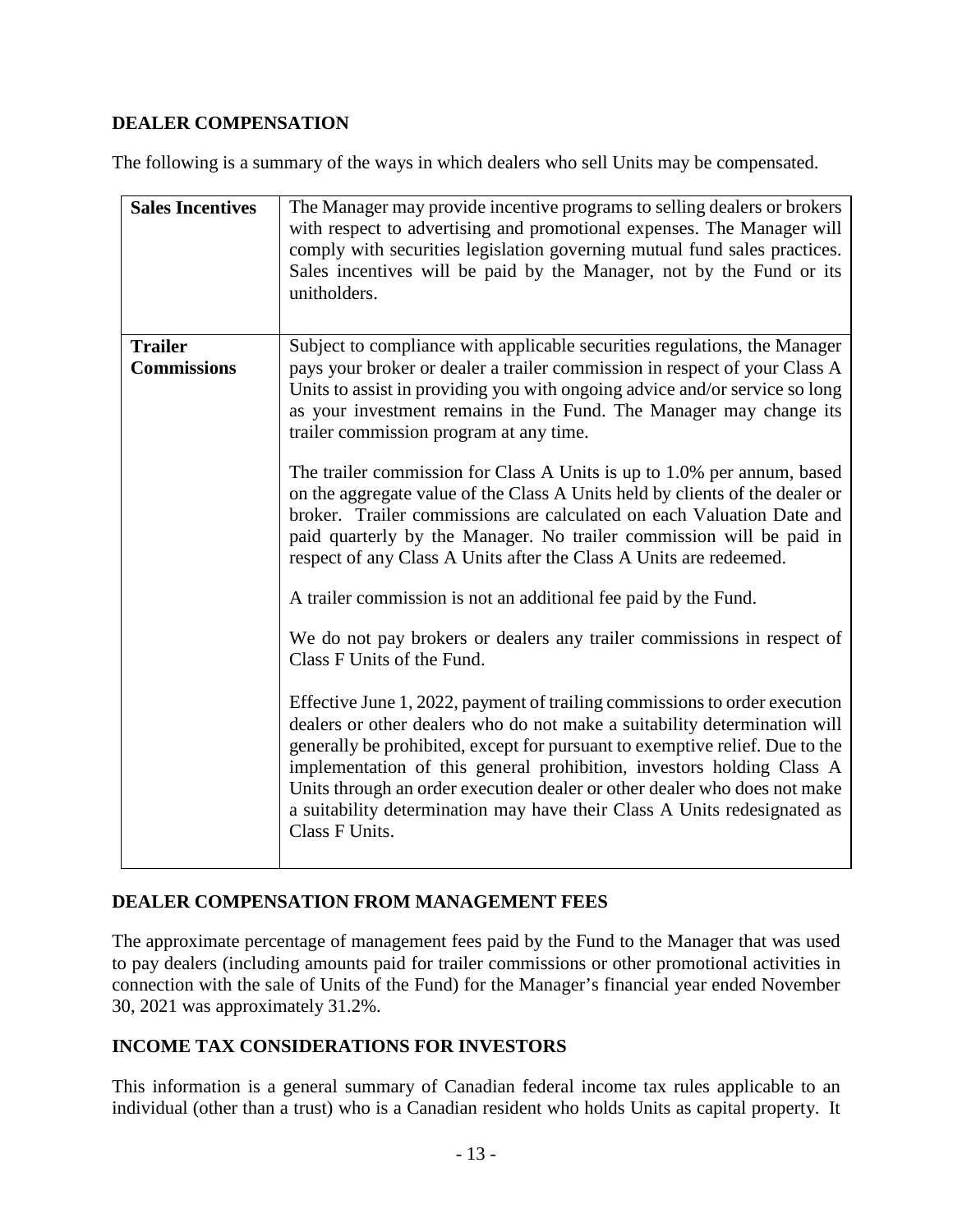is not intended to be legal or tax advice. Further information is contained in the Fund's Annual Information Form.

This summary assumes that the Fund will qualify as a mutual fund trust under the Tax Act effective at all material times.

There are tax implications when you invest in the Fund. To a large degree, they depend on whether or not you hold your investment in a registered tax plan or in a regular cash account.

## **Units Held In Registered Tax Plans**

RRSPs, RRIFs and DPSPs offer significant tax deferral opportunities and are an effective method of saving for your retirement. RESPs are an effective method of saving for one or more child's education. TFSAs allow savings to grow tax-free. This is because transactions within such registered tax plans are generally non-taxable. If you hold your investments in a fund in a registered tax plan, you generally will not pay any taxes on distributions or on any capital gains that arise when Units are sold, as long as the proceeds remain within the plan. When you take money out of an RRSP, RRIF or DPSP, the amount withdrawn will be included in your income and taxed at ordinary income rates. In the case of an RESP, generally, investment earnings on contributions are taxable to the recipient when such amounts are distributed by the RESP to the recipient. Withdrawals from a TFSA are not subject to tax.

## **Units Held Outside a Registered Tax Plan**

If you hold your Units outside a registered tax plan you must pay tax on distributions of income and capital gains from the Fund, whether such distributions were received in cash or additional Units of the Fund. As well, you must report in your tax return any capital gains or capital losses realized by redeeming Units of the Fund. A capital gain will be realized if the proceeds of disposition exceed the adjusted cost base of the Units redeemed and any costs of disposition. The adjusted cost base of your Units of a class is generally determined by reference to the average cost of all of the Units of that class of the Fund held by you at the time you redeem or dispose of any of those Units. In order to calculate the adjusted cost base of the Units of a class you own, you take the cost of your initial investment (including any up-front sales charges); you add to it all additional contributions you make (including any up-front sales charges) plus all distributions which you have reinvested; and you subtract any capital returned to you in distributions (excluding distributions included in computing income or the non-taxable portion of capital gains) and the adjusted cost base of any Units you have redeemed. Divide the total by the number of Units of that class you now own to determine the adjusted cost base per Unit of that class.

An example:

- You buy 1,000 units of a class of a fund with a cost to you of \$10 each. That's \$10,000.
- You then buy (or receive in lieu of a cash distribution) another 100 units of the same class of the same fund when the net asset value per unit is \$12. That's \$1,200.
- You have spent \$11,200 for 1,100 units of the fund. Your new adjusted cost base per unit of that class is \$11,200 divided by 1,100 units, or \$10.18 per unit.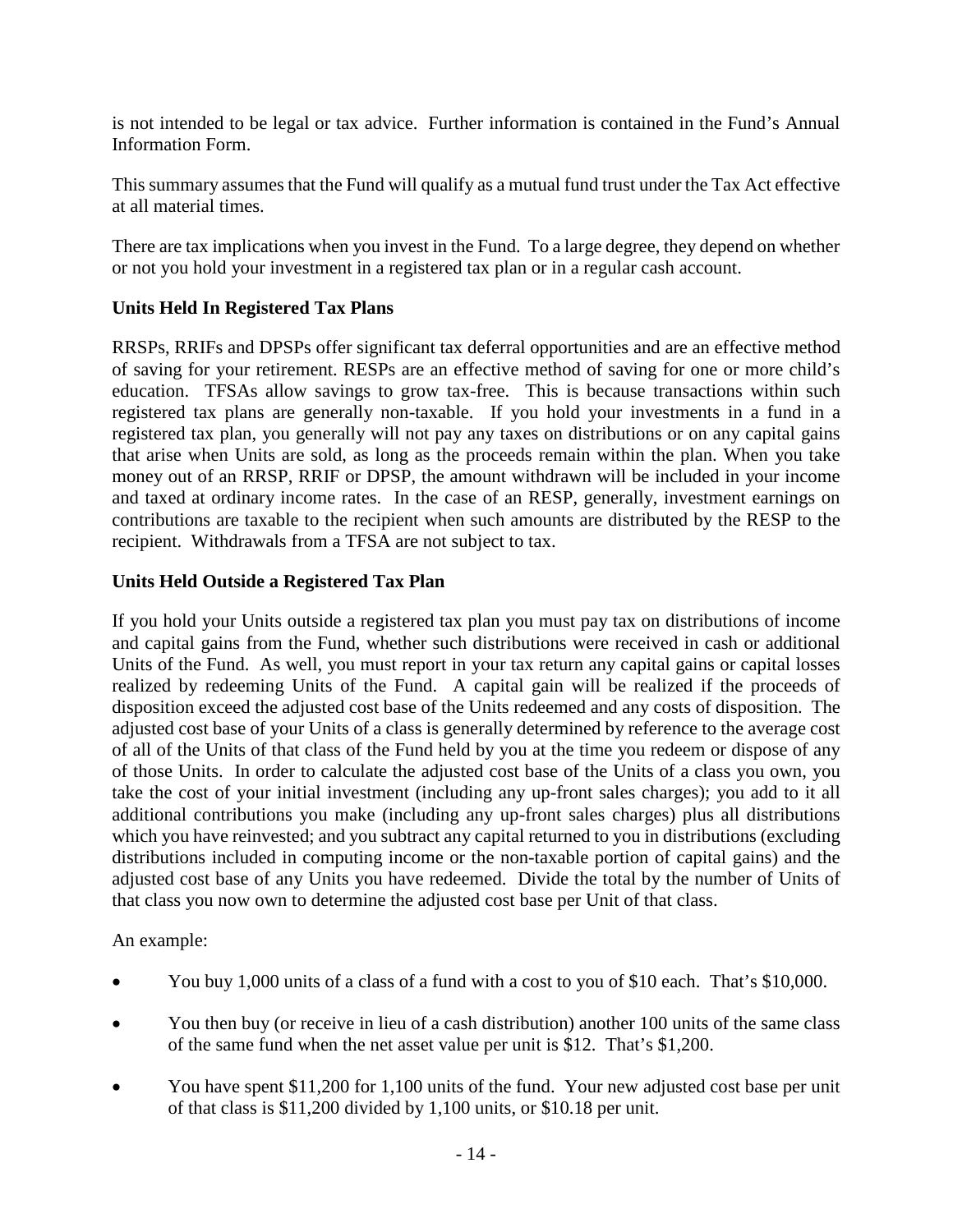If you now redeem units of that class, the adjusted cost base for those units (and any units you continue to hold) is \$10.18 per unit.

You will receive or have received reports from the Manager which tells you how much money you have put in and how much you have taken out - you can then calculate your adjusted cost base from that information.

A redesignation of Units of one class into Units of the other class will not be a disposition of Units for tax purposes and will not result in a capital gain or loss.

The Unit price of the Fund may include income and capital gains that the Fund has accrued or realized, but not yet distributed. If you buy Units of the Fund late in the calendar year just prior to the distribution date, you will be taxed on the distribution, including the distribution of income and capital gains previously earned by the Fund. You may end up owing tax on income or capital gains the Fund earned before you even owned it.

An example:

- The price of a unit of a fund on January 1 is \$10.
- You buy units of the fund on September 30, when the price is \$13, including \$3 in undistributed capital gains.
- On December 30, the fund's unit price is \$14.
- On December 31, the fund distributed \$4 in cash per unit. You pay tax on \$4 in capital gains, although you actually earned  $$14 - $13 = $1$ .

However, if the distribution is reinvested in additional units of the fund, the amount of the distribution will be added to the cost of your units.

The Fund employs an active management strategy, which may result in high portfolio turnover. The Fund's portfolio turnover rate presents potential tax implications for a taxable investor. The Fund's portfolio turnover rate indicates how actively the Fund's portfolio investments are managed. A portfolio turnover rate of 100% is equivalent to the Fund buying and selling all of the securities in its portfolio once in the course of the year. There is not necessarily a relationship between a high turnover rate and the performance of a mutual fund. Frequent trading has these implications for you as an investor: The higher a Fund's portfolio turnover rate in a year, the greater the trading costs payable by the Fund in the year and the greater the chance of an investor receiving a capital gains distribution in the year. The trading costs associated with portfolio turnover may impact the Fund's performance.

This information is only a summary of certain tax information about your investment. You should consult with your tax adviser about the effect of a particular investment or transaction on your personal tax situation.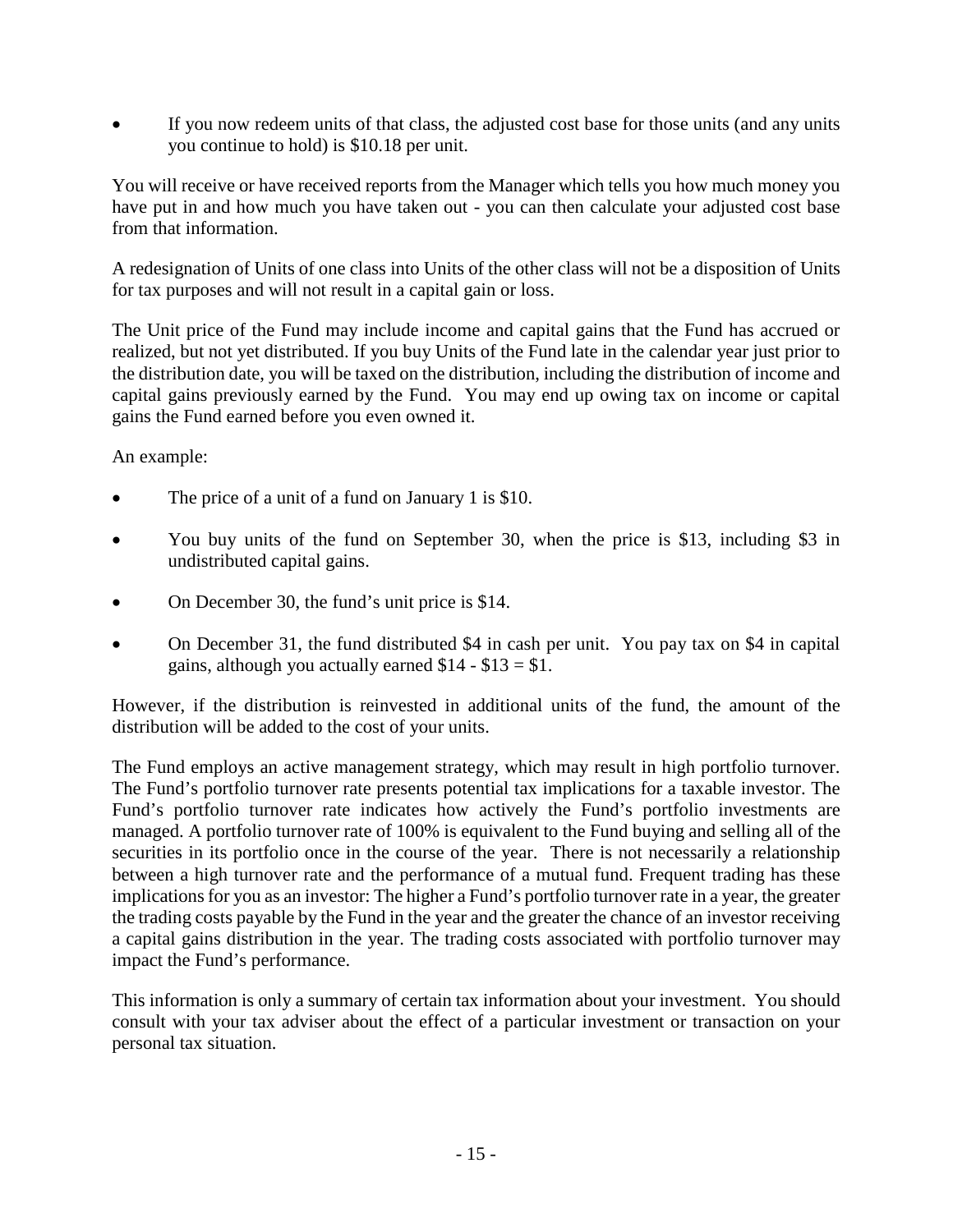## **Tax information Reporting**

The Fund has due diligence and reporting obligations under the Foreign Account Tax Compliance Act (as implemented in Canada by the Canada-United States Enhanced Tax Information Exchange Agreement and Part XVIII of the Tax Act, collectively "FATCA") and the OECD's Common Reporting Standard (as implemented in Canada by Part XIX of the Tax Act, "CRS"). Generally, unitholders (or in the case of certain unitholders that are entities, the "controlling persons" thereof) will be required by law to provide their registered dealers with information related to their citizenship or tax residence and, if applicable, their foreign tax identification number. If a unitholder (or, if applicable, any of its controlling persons) (i) is identified as a U.S. Specified Person as that term is defined under FATCA (including a U.S. resident or a U.S. citizen); (ii) is identified as a tax resident of a country other than Canada or the U.S.; or (iii) does not provide the required information and indicia of U.S. or non-Canadian status is present, information about the unitholder (or, if applicable, its controlling persons) and his, her or its investment in the Fund will generally be reported to the Canada Revenue Agency ("CRA") unless the units are held within a registered tax plan. The CRA will provide that information to, in the case of FATCA, the U.S. Internal Revenue Service and in the case of CRS, the relevant tax authority of any country that is a signatory of the Multilateral Competent Authority Agreement on Automatic Exchange of Financial Account Information or that has otherwise agreed to a bilateral information exchange with Canada under CRS.

## **WHAT ARE YOUR LEGAL RIGHTS?**

Securities legislation in some provinces and territories gives you the right to withdraw from an agreement to buy mutual funds within two business days of receiving the Simplified Prospectus or Fund Facts, or to cancel your purchase within 48 hours of receiving confirmation of your order.

Securities legislation in some provinces and territories also allows you to cancel an agreement to buy mutual fund units and get your money back or make a claim for damages if the Simplified Prospectus, Annual Information Form, Fund Facts or financial statements misrepresent any facts about the Fund. These rights must usually be exercised within certain time limits.

For more information, refer to the securities legislation of your province or territory or consult your legal adviser.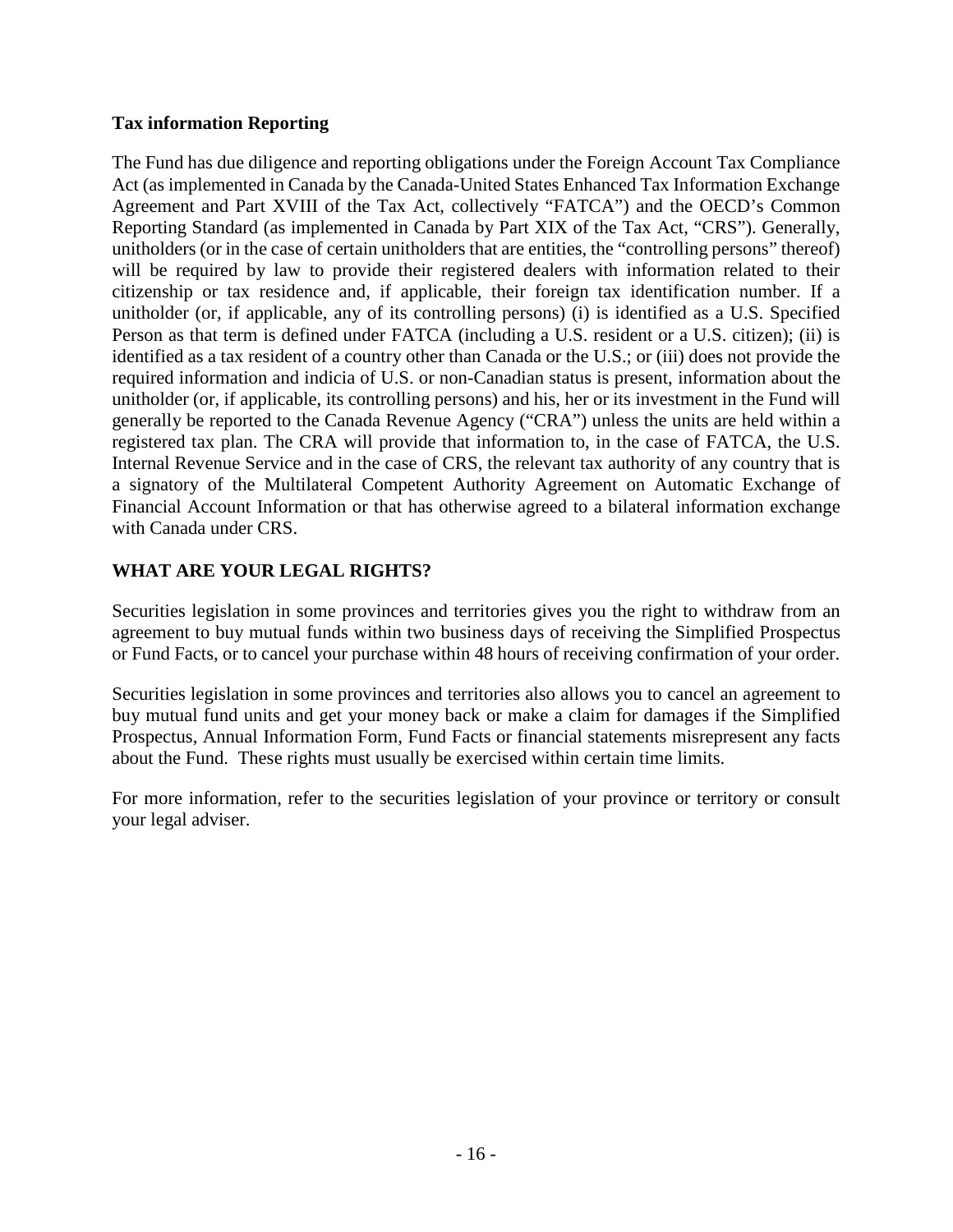## **SPECIFIC INFORMATION ABOUT GOODWOOD CAPITAL FUND**

| <b>Title</b>                                                                              | <b>Services Provided</b>                                                                                                                                                                                                                                                                                                                            |
|-------------------------------------------------------------------------------------------|-----------------------------------------------------------------------------------------------------------------------------------------------------------------------------------------------------------------------------------------------------------------------------------------------------------------------------------------------------|
| <b>Manager</b><br>Goodwood Inc.<br>75 Navy Street, Suite 403<br>Oakville, Ontario L6J 2Z1 | Goodwood Inc. manages the overall<br>business<br>and<br>operations of the Fund.                                                                                                                                                                                                                                                                     |
| <b>Portfolio Adviser</b><br>Goodwood Inc.<br>Oakville, Ontario                            | Goodwood Inc. provides portfolio management services<br>to the Fund consistent with the investment objectives and<br>strategies of the Fund.                                                                                                                                                                                                        |
| <b>Sub-Adviser</b><br>Waypoint Investment Partners Inc.<br>Toronto, Ontario               | Goodwood Inc. has appointed Waypoint Investment<br>Partners Inc. (the "Sub-Adviser") to act as sub-adviser to<br>Goodwood Inc. to help manage the investment portfolio<br>of the Fund consistent with the investment objectives and<br>strategies of the Fund.                                                                                      |
| <b>Trustee</b><br>Computershare Trust Company of<br>Canada<br>Toronto, Ontario            | Computershare Trust Company of Canada, as Trustee,<br>holds actual title to the property (cash and securities) of<br>the Fund on behalf of the Fund's investors.                                                                                                                                                                                    |
| Custodian<br>NBIN Inc.<br>Toronto, Ontario                                                | National Bank Financial Inc. (through its National Bank<br>Independent Network division, "NBIN"), as Custodian,<br>has physical custody of the securities in the Fund's<br>portfolio and ensures that these assets are safely held.                                                                                                                 |
| <b>Administrator</b><br>SS&C Fund Administration<br>Company<br>Toronto, Ontario           | SS&C Fund Administration Company<br>("SS&C")<br>provides administrative services and facilities to the Fund.                                                                                                                                                                                                                                        |
| <b>Registrar and Transfer Agent</b><br>Goodwood Inc.<br>Oakville, Ontario                 | Goodwood Inc. is responsible for the maintenance of all<br>unitholder records, processing purchases, transfers,<br>redemption orders and distributions, investor account<br>statements, and issuing annual tax reporting information.<br>SS&C performs these services on behalf of the Manager.                                                     |
| <b>Auditors</b><br><b>KPMG LLP</b><br>Toronto, Ontario                                    | KPMG LLP audits the Fund's annual financial statements<br>to ensure that they present fairly, in all material respects,<br>the Fund's financial position, financial performance, and<br>its cash flows in accordance with International Financial<br>Reporting Standards.                                                                           |
| <b>Independent Review Committee</b>                                                       | We have established and appointed the members of the<br>IRC in accordance with National Instrument 81-107 –<br>Independent Review Committee for Investment Funds.<br>The mandate of the IRC is to review, and provide input<br>on, our written policies and procedures that deal with<br>conflict of interest matters in respect of the Fund and to |

## **Organization and Management of Goodwood Capital Fund**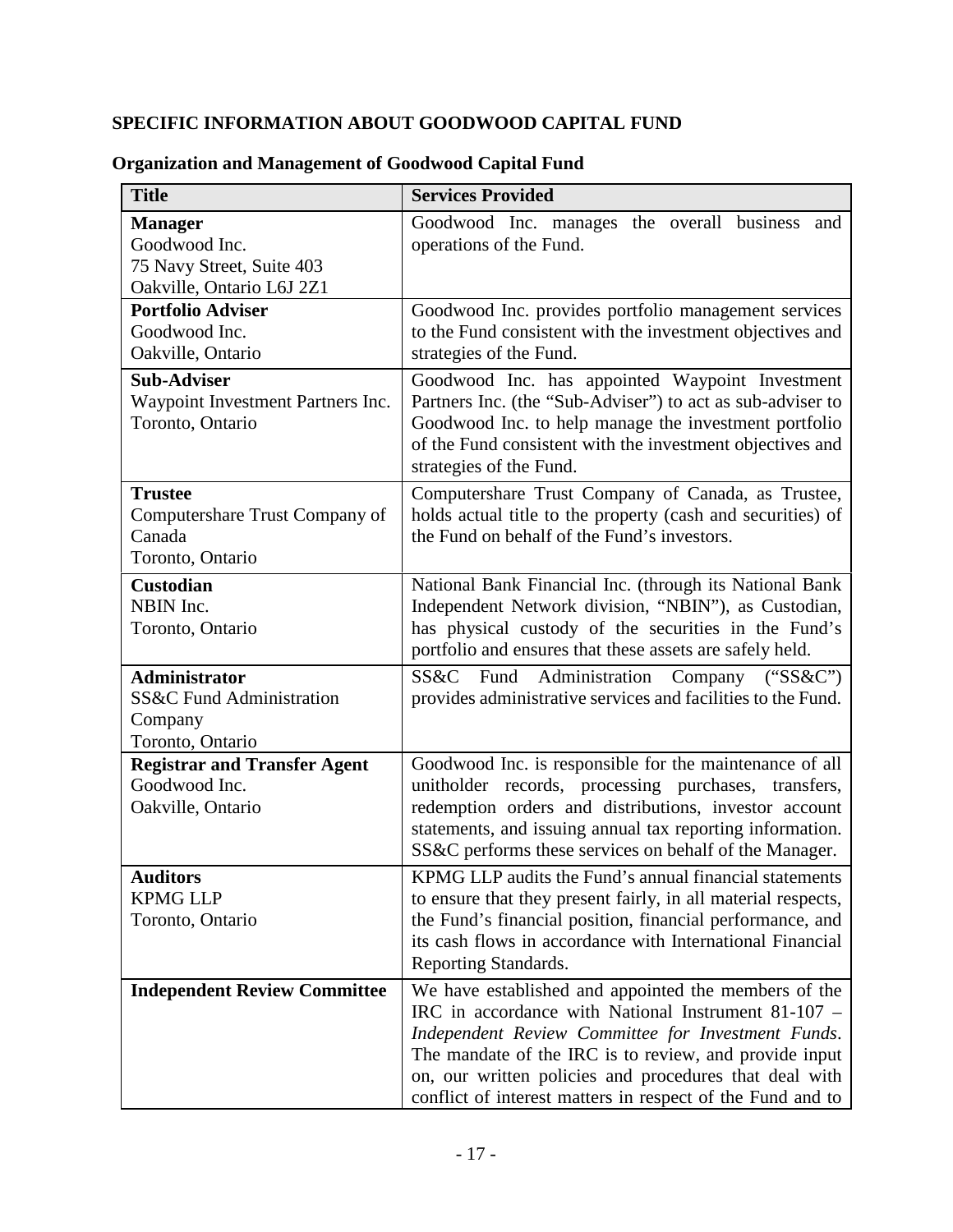| <b>Title</b> | <b>Services Provided</b>                                                                                                                                                                                                                                                                                                                                                                                  |
|--------------|-----------------------------------------------------------------------------------------------------------------------------------------------------------------------------------------------------------------------------------------------------------------------------------------------------------------------------------------------------------------------------------------------------------|
|              | review and, in some cases, approve conflict of interest<br>matters. The IRC may also approve a change of auditors<br>of the Fund and, in certain circumstances, approve a<br>merger involving the Fund. In these circumstances,<br>investor approval will not be obtained but you will be sent<br>a written notice at least 60 days before the effective date<br>of any such change of auditor or merger. |
|              | Each member of the IRC is independent of us and any<br>party related to us. The IRC will prepare, at least annually,<br>a report of its activities for investors. This report is<br>available on our website at www.goodwoodfunds.com or<br>you may request a copy, at no cost to you, by contacting<br>us at invest@goodwoodfunds.com.                                                                   |
|              | Additional information about the IRC, including the<br>names of the members, is available in the Fund's Annual<br>Information Form.                                                                                                                                                                                                                                                                       |

## **FUND DETAILS**

| <b>Type of Fund</b>                 | North American Equity                                                                                                                                                                                                                                                                                 |
|-------------------------------------|-------------------------------------------------------------------------------------------------------------------------------------------------------------------------------------------------------------------------------------------------------------------------------------------------------|
| <b>Start Date</b>                   | Class A: December 29, 1999<br>Class F: June 10, 2016                                                                                                                                                                                                                                                  |
| <b>Nature of Securities Offered</b> | Class A Units and Class F Units of a mutual fund trust                                                                                                                                                                                                                                                |
| <b>Registered Tax Plan Status</b>   | Qualified investment for Registered Retirement Savings<br>Plans (RRSPs), Registered Retirement Income Funds<br>(RRIFs), Deferred Profit Sharing Plans (DPSPs),<br>Registered Education Savings Plans (RESPs), Registered<br>Disability Savings Plans (RDSP) and Tax-Free Savings<br>Accounts (TFSAs). |

## **WHAT DOES THE FUND INVEST IN?**

## **Investment Objectives**

The investment objective of the Fund is to achieve capital appreciation by investing primarily in equity securities of North American companies over a broad range of industry sectors which the Portfolio Adviser believes to have superior potential.

In making investment decisions on behalf of the Fund, the Portfolio Adviser intends to utilize a "bottom-up" approach involving intensive analysis of the individual company and associated industry conditions. The Portfolio Adviser intends to focus on companies and industries that it believes, as a result of such analysis, to have superior potential, rather than focus on the general direction of the overall market.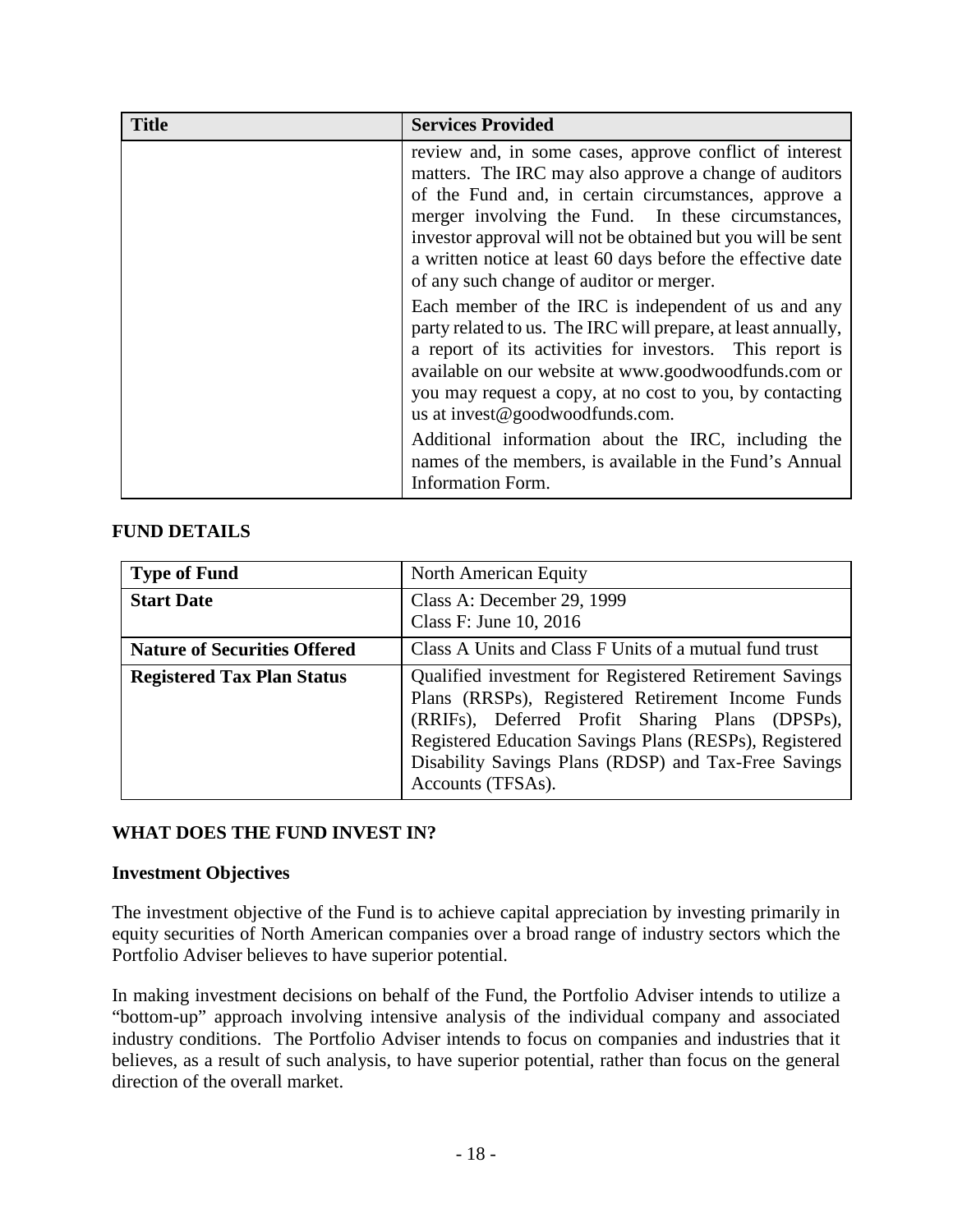No changes will be made in the fundamental investment objectives of the Fund unless the Manager calls and holds a meeting of the Fund's unitholders and the change is approved by unitholders holding more than one-half of the Units represented (in person or by proxy) at the meeting.

#### **Investment Strategies**

In pursuit of the investment objectives of the Fund, the Fund invests primarily in equity securities of North American companies – that is, issuers with a connection to Canada or the U.S., such as issuers that are domiciled in Canada or the U.S., issuers the securities of which are listed on an exchange in Canada or the U.S., or issuers that derive a significant portion of their revenues or profits from, or hold a significant portion of their assets in, Canada or the U.S. The Portfolio Adviser will take into account the outlook for the economy, financial markets and specific companies, to guide it in making its investment decisions. The proportion of assets of the Fund invested in issuers in any particular geographic location or of any particular market capitalization (micro-cap, small-cap, mid-cap, large-cap etc.) will be varied from time to time according to the judgement of the Portfolio Adviser in applying its bottom-up approach and its outlook for the economy and the financial markets.

As a result of the Portfolio Adviser's bottom-up approach, a large portion of the Fund's portfolio may be invested in securities of micro-cap and small-cap issuers or private issuers (not listed on any exchange) at any given time. In addition, as there is no target allocation as to how much of the Fund's portfolio may be invested in issuers with a connection to Canada versus those with a connection to the U.S., a large portion of the Fund's portfolio may be invested in securities of issuers with a connection to Canada or those with a connection to the U.S.

In addition to the foregoing, should prevailing market, economic, political or currency conditions warrant a temporary defensive position, or should the Portfolio Adviser's search for promising companies to invest in yield a shortage of acceptable candidates, the Fund may purchase additional securities (including term deposits, commercial paper, bonds and debentures of corporate and government issuers). In the ordinary course, the Fund may invest up to 15% of its NAV at cost in junk bonds or other debt securities with equity-like total return. The Fund may also invest up to 10% of its NAV (at the time of purchase) in private investments or illiquid securities.

The net proceeds from the sale of Units, and any monies available for investment or reinvestment at any time, will be invested in accordance with the investment objectives of the Fund as expeditiously as prudent investment practice permits. Pending investment or reinvestment, such monies may be held as cash or invested in short-term securities issued or guaranteed as to principal or interest by the Government of Canada or the government of a province of Canada or the Government of the United States, or by an agency of any such government on a temporary basis.

To meet its investment objectives, the Fund may actively turn over its portfolio securities. The higher the Fund's portfolio turnover rate in a year, the greater the trading costs payable by the Fund in the year, and the greater the chance that you will receive a distribution from the Fund that must be included in computing your income for tax purposes for that year. There is not necessarily a relationship between a high portfolio turnover rate and the performance of the Fund. See "Income Tax Considerations for Investors" above for more information.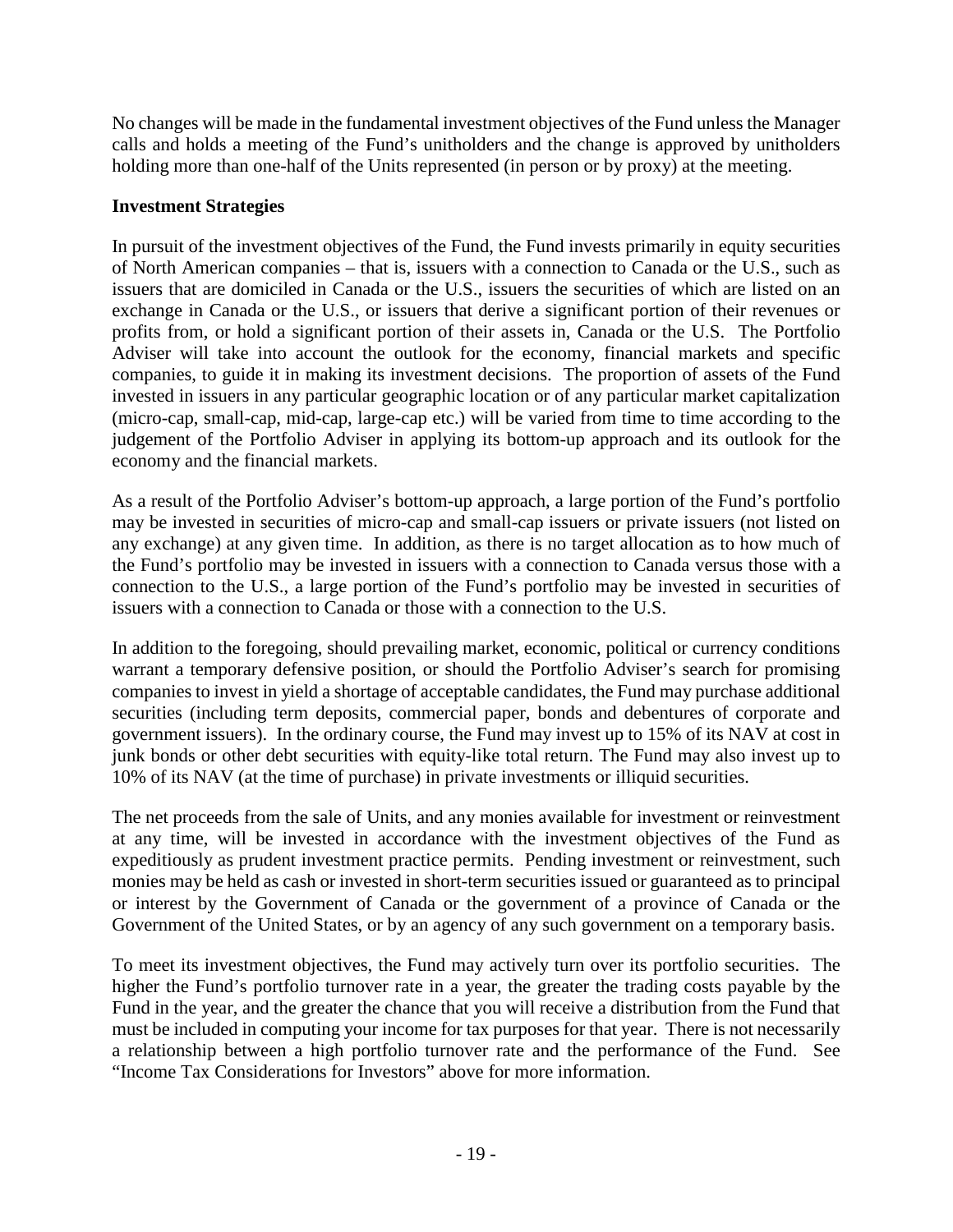In executing the investment strategies of the Fund, the Portfolio Adviser will consult with the Sub-Adviser.

## **Investment Restrictions**

The Manager is an investment dealer and acts as a portfolio adviser for the Fund. Accordingly, the Fund is considered to be a "dealer managed" investment fund. Applicable securities laws impose restrictions on investments made by dealer managed investment funds. Please refer to the Fund's Annual Information Form under the heading "Investment Restrictions" for more details.

## **WHAT ARE THE RISKS OF INVESTING IN THE FUND?**

The following are the risks associated with an investment in the Fund:

- Class risk
- Concentration risk
- Credit risk
- Currency risk
- Cyber security risk
- Equity risk
- Foreign investment risk
- Interest rate risk
- Liquidity risk
- Market risk
- Small company risk
- Specialization risk
- Specific issuer risk
- Tax risk

For a detailed description of these risks, please see "What are the Risks of Investing in a Mutual Fund" beginning on page 2.

As at April 8, 2022, approximately 15.41% of the Fund's NAV was invested in shares of Voxtur Analytics Corp. This represents the maximum percentage of the NAV of the Fund that was invested in this issuer during the 12 month period preceding May 13, 2022. Please see "Concentration risk" on page 2 for more information.

The investment risk level of the Fund is determined in accordance with the standardized risk classification methodology mandated by the Canadian Securities Administrators. Using this methodology, we assign the risk rating based on the Fund's historical volatility risk as measured by the ten-year standard deviation of the Fund. We assign a risk rating category that is at, or is higher than, the applicable rating indicated by the standard deviation ranges in the standardized risk classification methodology, as outlined in the table below.

| <b>Standard deviation range</b> | <b>Risk rating</b> |
|---------------------------------|--------------------|
| 0 to less than 6                | Low                |
| 6 to less than 11               | Low-to-medium      |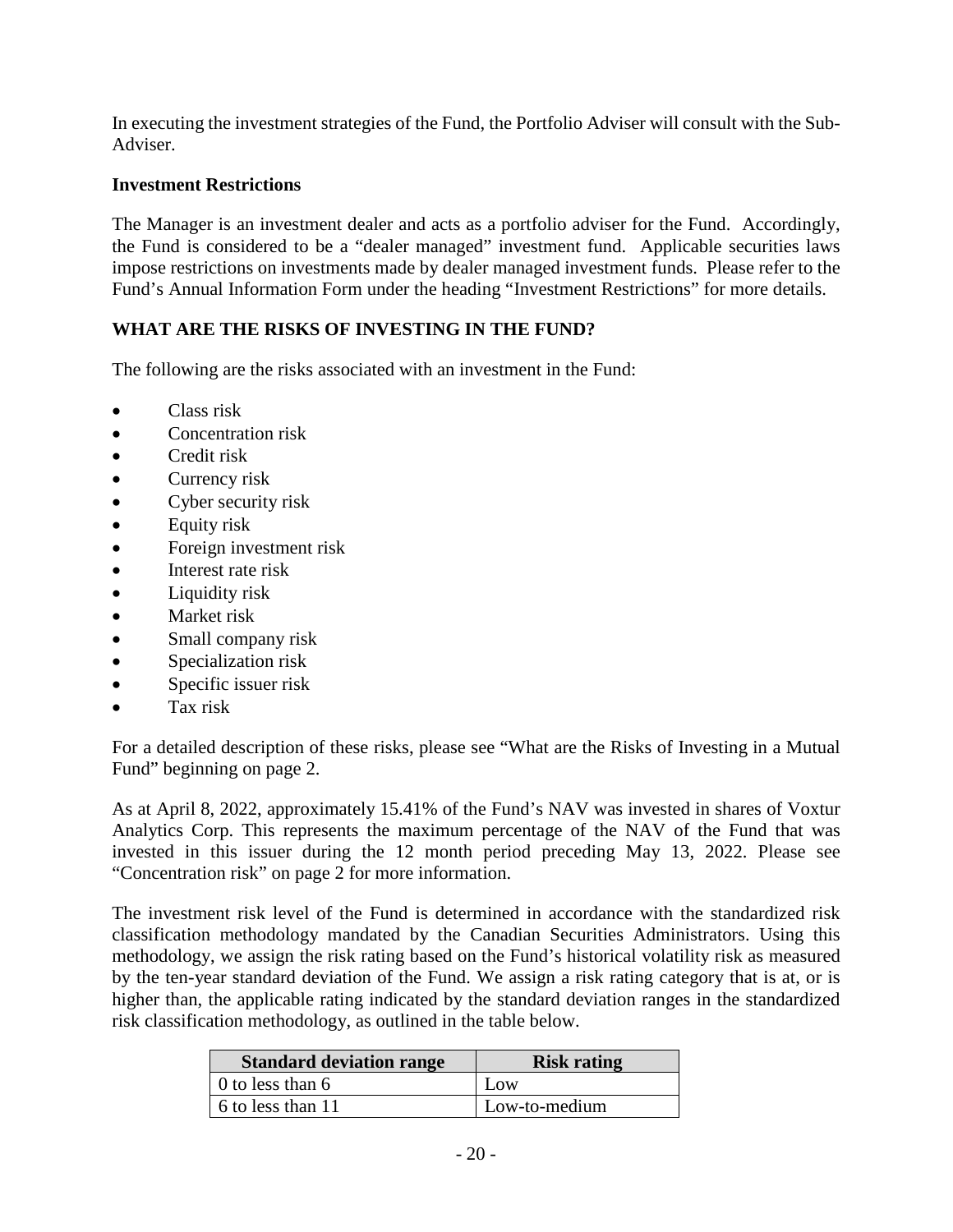| $\vert$ 11 to less than 16 | Medium         |
|----------------------------|----------------|
| $\vert$ 16 to less than 20 | Medium-to-high |
| 20 or greater              | High           |

Accordingly, we have assigned a risk rating of "medium-to-high" to the Fund.

It is important to note that other types of risks, both measurable and non-measurable, may exist. It is also important to note that the Fund's historical volatility may not be indicative of future volatility. We may exercise our discretion and assign the Fund a higher risk classification than indicated by the 10-year standard deviation and the prescribed ranges if we believe that the Fund may be subject to other foreseeable risks that the 10-year standard deviation does not reflect.

The risk rating assigned to the Fund is approved by management of the Manager. Management also reviews the risk rating for the Fund at least annually, as well as if there is a material change in the Fund's risk profile that may affect its risk classification, including a change in the Fund's investment objective or investment strategy.

You can get details of the methodology that we use to identify the risk level of the Fund by contacting the Manager at 416-203-2022 or invest@goodwoodfunds.com.

## **WHO SHOULD INVEST IN THE FUND?**

The Fund is for less conservative investors who seek capital appreciation through exposure to North American equity markets. As a large portion of the Fund's portfolio may be invested in small- and/or micro- cap issuers from time to time, the Fund is for investors who are willing to accept the risks associated with investing in or having exposure to small- and/or micro- cap issuers. The Fund is suitable for those investors with a medium to high risk tolerance and who plan to invest for the long term.

## **DISTRIBUTION POLICY**

The Fund will distribute its net income to unitholders at least annually. In addition, the Fund will ordinarily distribute, on an annual basis, an amount in respect of its net realized capital gains (reduced by loss carry forwards), if any, as should generally result in no income tax being payable by the Fund. Net income and net realized capital gains of the Fund will be automatically reinvested without charge in additional Units at the Unit Value calculated on the date of distribution. Following each distribution, the number of outstanding Units will be immediately consolidated so that the Unit Value after the distribution is the same as the Unit Value before the distribution. You may request in writing that distributions be paid in cash in lieu of such reinvestment.

The Fund reserves the right to retain net income or net realized capital gains where it deems it appropriate to do so, including in respect of net realized capital gains under circumstances where the tax payable by the Fund on the taxable portion of such retained gains would be less than the cost of distributing them. For information with respect to the amount of net income and net realized capital gains, if any, distributed per Unit, reference may be made to the financial statements of the Fund.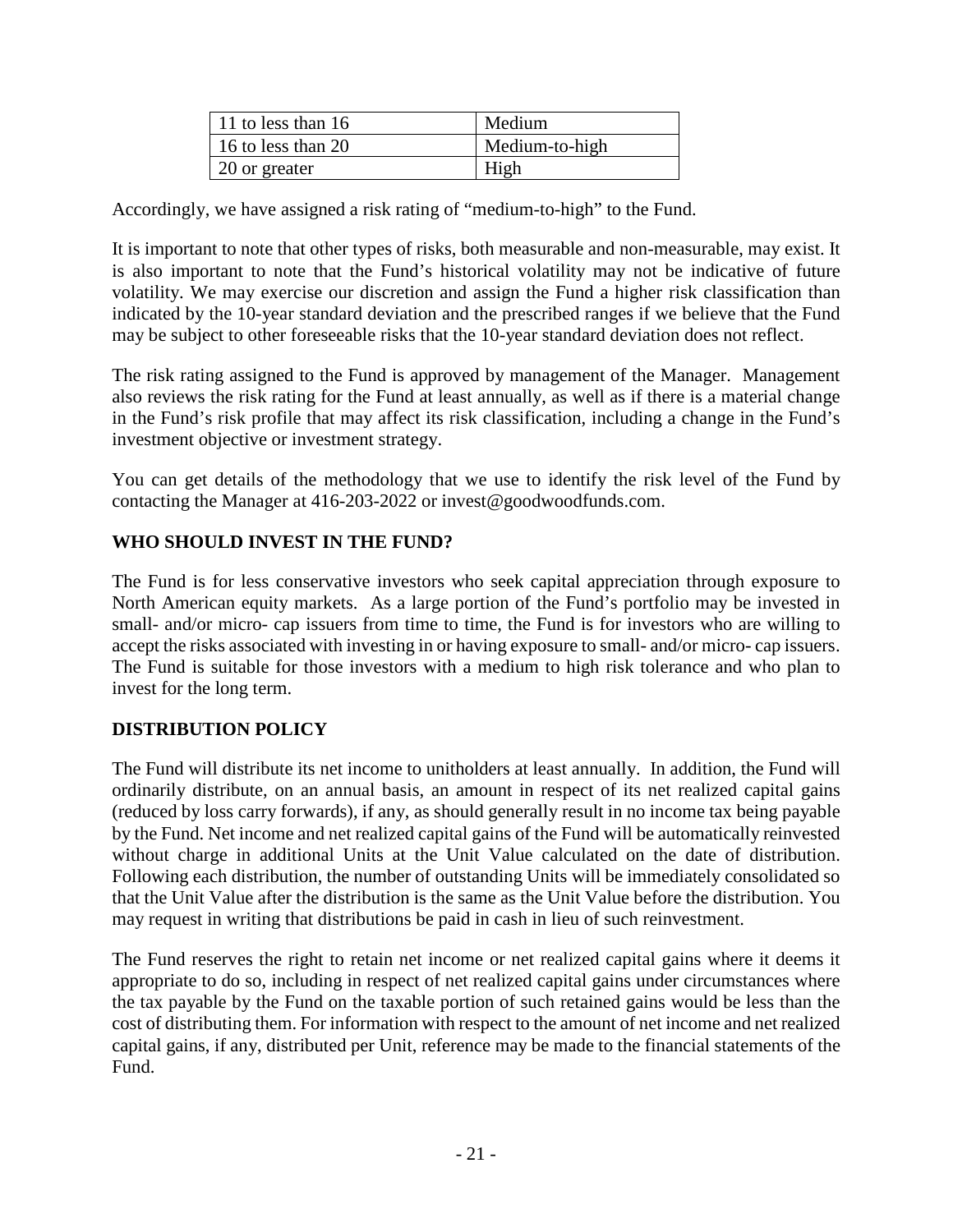## **FUND EXPENSES INDIRECTLY BORNE BY INVESTORS**

Mutual funds pay their expenses out of fund assets. This means investors in a mutual fund indirectly pay for these expenses through lower returns.

The table below is intended to help you compare the cumulative cost of investing in the Fund with the cost of investing in other mutual funds. The table assumes that (i) you invested \$1,000 in Units of the Fund; (ii) your investment earned a total annual return of 5% each year; and (iii) the Fund paid the same management expense ratio each year as it did in its last completed financial year.

|         | .       |          |          |          |
|---------|---------|----------|----------|----------|
|         | 1 year  | 3 years  | 5 years  | 10 years |
| Class A | \$42.21 | \$133.07 | \$233.24 | \$530.91 |
| Class F | \$30.14 | \$95.00  | \$166.51 | \$379.03 |

## **Expenses payable over:**

Your actual costs and returns may be different. See "Fees and Expenses" for more information about the costs of investing in the Fund.